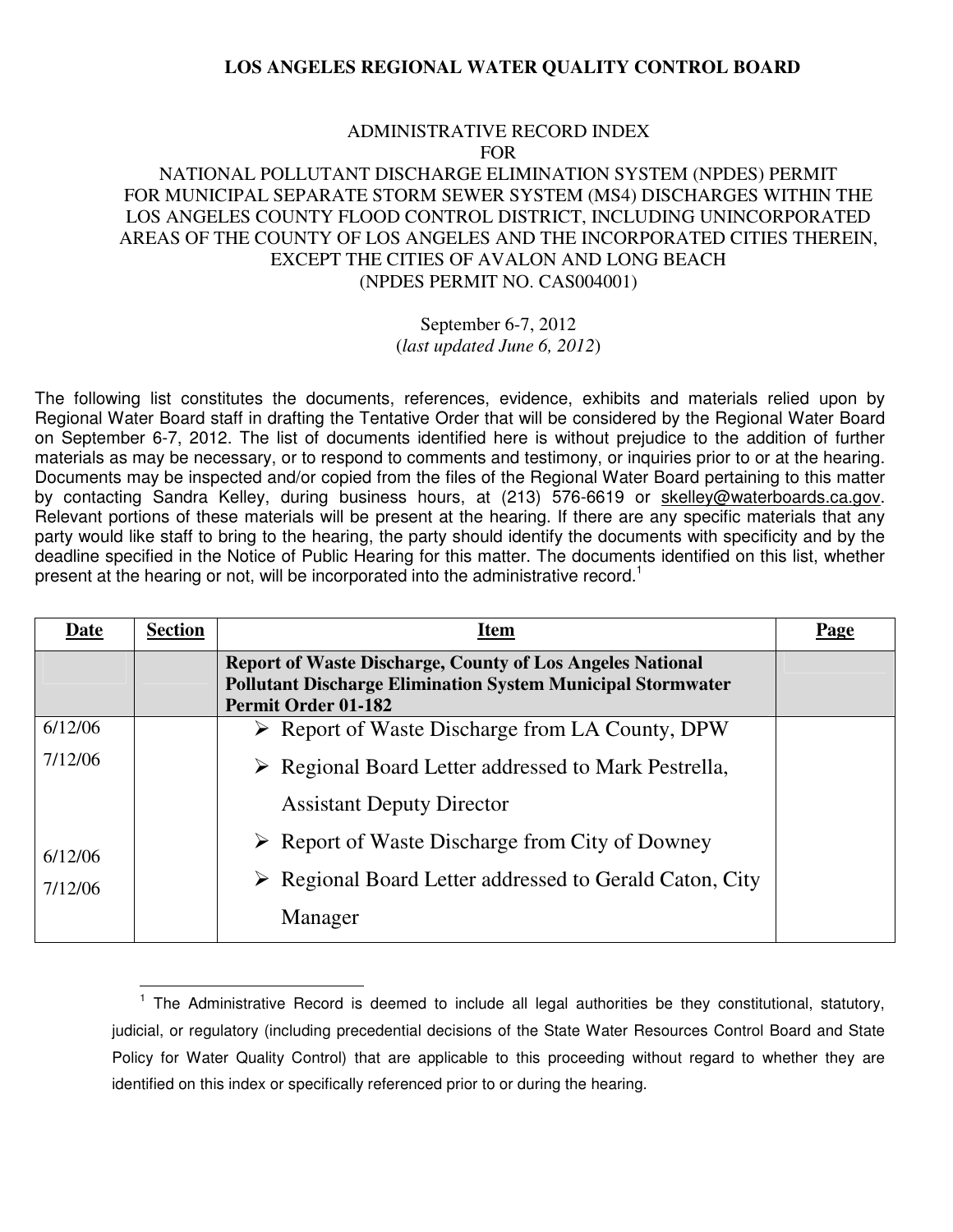#### ADMINISTRATIVE RECORD INDEX FOR

# NATIONAL POLLUTANT DISCHARGE ELIMINATION SYSTEM (NPDES) PERMIT FOR MUNICIPAL SEPARATE STORM SEWER SYSTEM (MS4) DISCHARGES WITHIN THE LOS ANGELES COUNTY FLOOD CONTROL DISTRICT, INCLUDING UNINCORPORATED AREAS OF THE COUNTY OF LOS ANGELES AND THE INCORPORATED CITIES THEREIN, EXCEPT THE CITIES OF AVALON AND LONG BEACH (NPDES PERMIT NO. CAS004001)

| <b>Date</b>          | <b>Section</b> | <b>Item</b>                                                            | Page |
|----------------------|----------------|------------------------------------------------------------------------|------|
| $\overline{6}/12/06$ |                | ▶ Report of Waste Discharge from City of Signal Hill                   |      |
| 7/12/06              |                | ▶ Regional Board Letter addressed to Kenneth Farfsing,                 |      |
| 6/12/06              |                | $\triangleright$ Group Report of Waste Discharge from:                 |      |
|                      |                | $\triangleright$ City of Azusa                                         |      |
|                      |                | $\triangleright$ City of Glendora                                      |      |
|                      |                | $\triangleright$ City of Whittier                                      |      |
|                      |                | $\triangleright$ City of Claremont                                     |      |
|                      |                | $\triangleright$ City of Irwindale                                     |      |
| 7/12/06              |                | $\triangleright$ Regional Board Letter addressed to Group              |      |
| 11/24/10             |                | $\triangleright$ Report of Waste Discharge from County of Los          |      |
|                      |                | Angeles                                                                |      |
| 9/13/11              |                | $\triangleright$ Regional Board Letter of Review to Gail Farber, Chief |      |
|                      |                | Engineer, LA County                                                    |      |
|                      |                | <b>Stakeholder and Public Participation Meetings</b>                   |      |
|                      |                | Kick-Off Meeting on May 25, 2011                                       |      |
| 4/8/11               |                | $\triangleright$ Notice of Kick-Off Meeting                            |      |
|                      |                | $\triangleright$ Sign In Sheet                                         |      |
|                      |                | <b>Staff Presentation</b><br>➤                                         |      |
|                      |                | LAS MS4Permit: Reissuance Kick-off Meeting                             |      |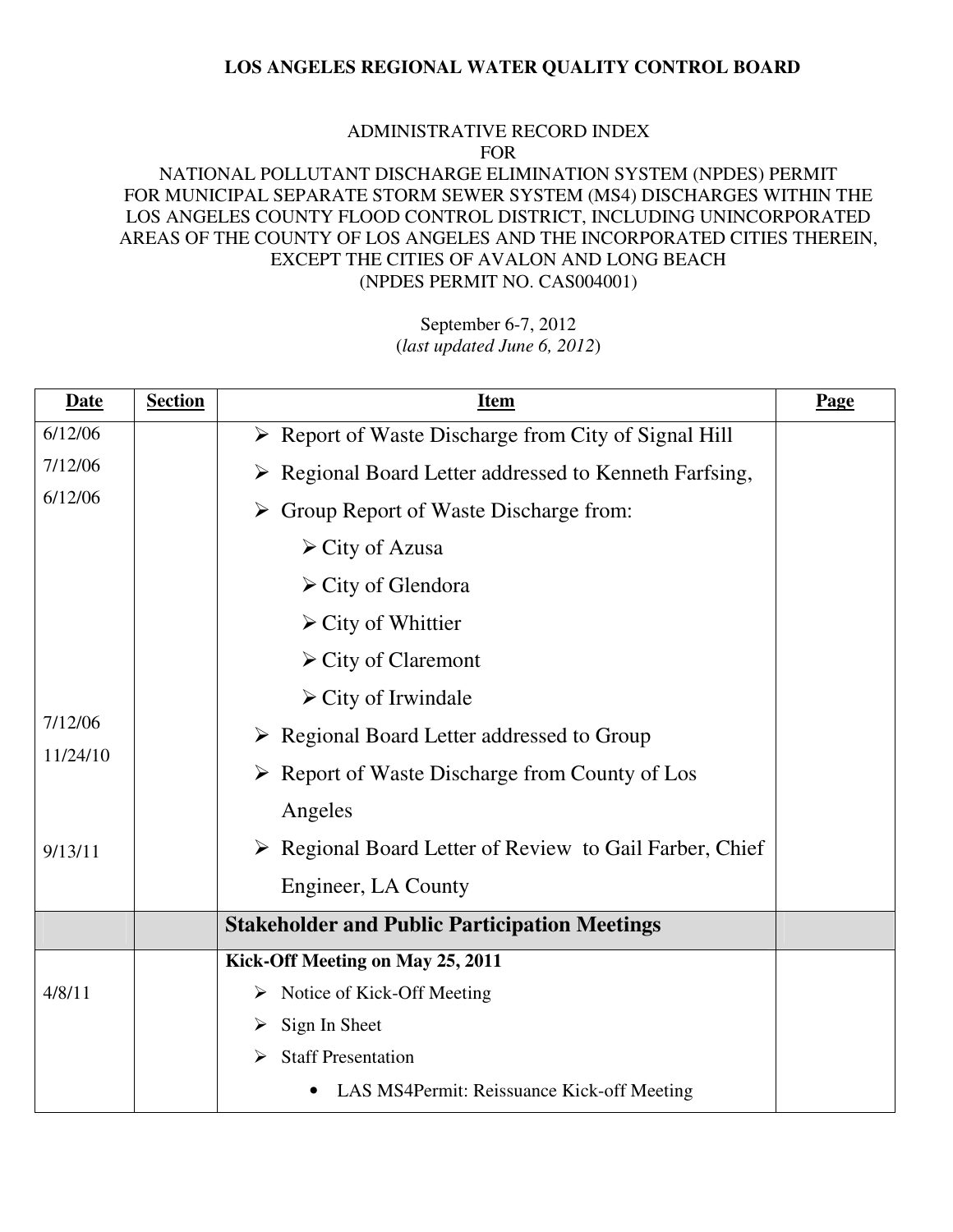#### ADMINISTRATIVE RECORD INDEX FOR

# NATIONAL POLLUTANT DISCHARGE ELIMINATION SYSTEM (NPDES) PERMIT FOR MUNICIPAL SEPARATE STORM SEWER SYSTEM (MS4) DISCHARGES WITHIN THE LOS ANGELES COUNTY FLOOD CONTROL DISTRICT, INCLUDING UNINCORPORATED AREAS OF THE COUNTY OF LOS ANGELES AND THE INCORPORATED CITIES THEREIN, EXCEPT THE CITIES OF AVALON AND LONG BEACH (NPDES PERMIT NO. CAS004001)

| <b>Date</b> | <b>Section</b> | <b>Item</b>                                                     | Page |
|-------------|----------------|-----------------------------------------------------------------|------|
|             |                | > LA County MS4 Permit Structure -Print out of Survey Monkey    |      |
| 11/7/11     |                | <b>LA MS4 Meeting/ LA Permit Group</b>                          |      |
|             |                | $\triangleright$ Sign In Sheet                                  |      |
|             |                | $\triangleright$ Proposed Flow Chart                            |      |
| 12/12/11    |                | MS4 Permit Renewal Process Meeting with Staff from City of Los  |      |
|             |                | <b>Angeles, Watershed Protection Division and LARQWCB Staff</b> |      |
|             |                | $\triangleright$ Meeting Agenda                                 |      |
|             |                | $\triangleright$ Handouts                                       |      |
|             |                | Approaches to Incorporating TMDL WLAs into NPDES                |      |
|             |                | <b>Stormwater Permits</b>                                       |      |
|             |                | Draft Talking Points for Development of the MS4 Permit          |      |
|             |                | Strategy                                                        |      |
| 1/18/12     |                | <b>Meeting</b>                                                  |      |
|             |                | $\triangleright$ Sign In Sheet                                  |      |
| 1/19/12     |                | <b>MS4 Permit Meeting</b>                                       |      |
|             |                | $\triangleright$ Meeting Agenda                                 |      |
|             |                | $\triangleright$ Sign In Sheet                                  |      |
| 1/19/12     |                | <b>County of Los Angeles- MS4 Renewal</b>                       |      |
|             |                | $\triangleright$ Sign In Sheet                                  |      |
| 2/21/12     |                | <b>LA Permit Group Meeting</b>                                  |      |
|             |                | $\triangleright$ Sign In Sheet                                  |      |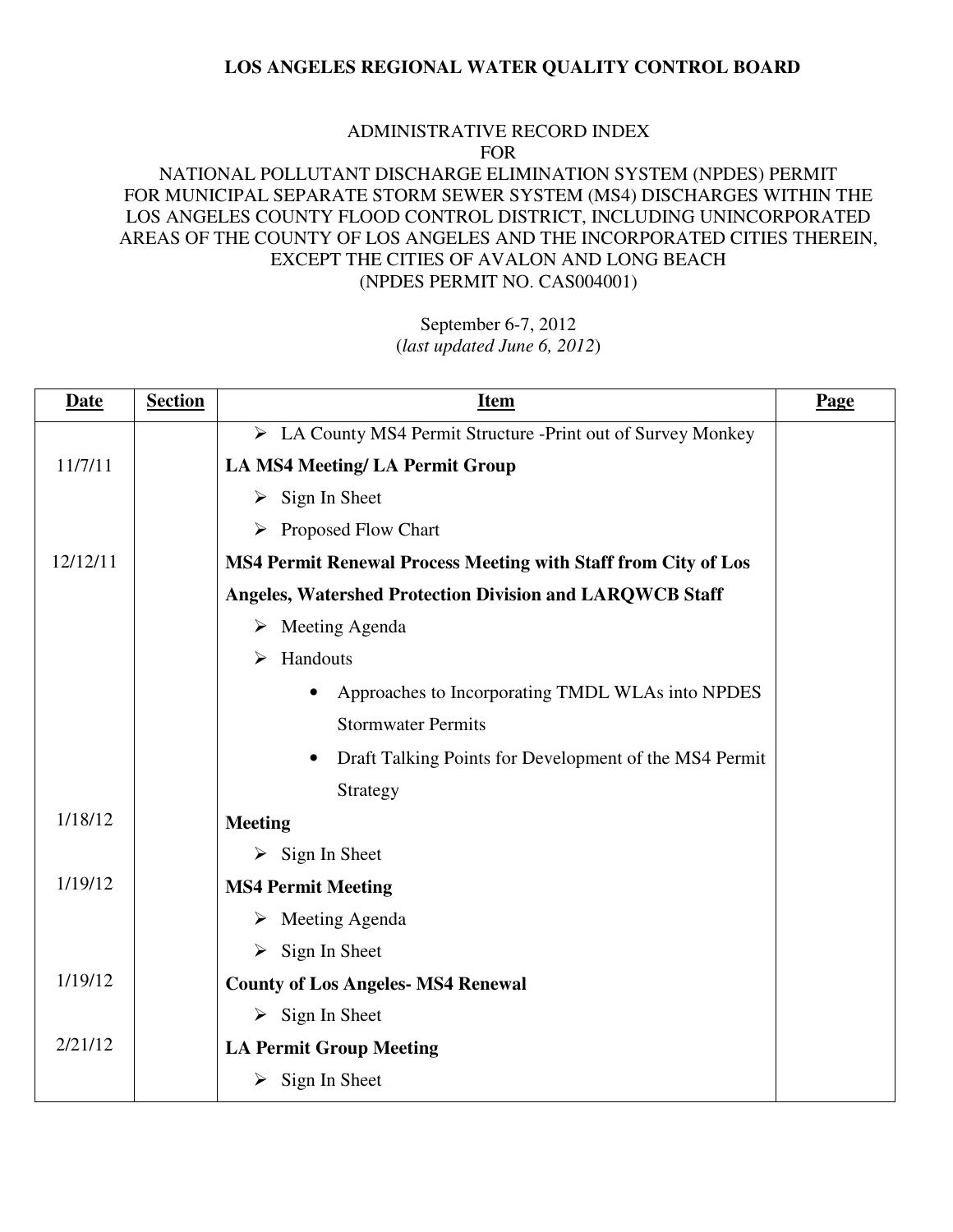#### ADMINISTRATIVE RECORD INDEX FOR

# NATIONAL POLLUTANT DISCHARGE ELIMINATION SYSTEM (NPDES) PERMIT FOR MUNICIPAL SEPARATE STORM SEWER SYSTEM (MS4) DISCHARGES WITHIN THE LOS ANGELES COUNTY FLOOD CONTROL DISTRICT, INCLUDING UNINCORPORATED AREAS OF THE COUNTY OF LOS ANGELES AND THE INCORPORATED CITIES THEREIN, EXCEPT THE CITIES OF AVALON AND LONG BEACH (NPDES PERMIT NO. CAS004001)

| <b>Date</b> | <b>Section</b> | <u>Item</u>                                                               | Page |
|-------------|----------------|---------------------------------------------------------------------------|------|
| 2/23/12     |                | <b>Meeting with CWS &amp; Fire Departments</b>                            |      |
|             |                | $\triangleright$ Sign In Sheet                                            |      |
| 3/06/12     |                | <b>Meeting: Los Angeles County MS4 Permit Discussion</b>                  |      |
|             |                | $\triangleright$ Sign In Sheet                                            |      |
| 4/03/12     |                | <b>Meeting: Los Angeles County - Wide Draft MS4 Permit</b>                |      |
|             |                | $\triangleright$ Sign In Sheet                                            |      |
|             |                | > Handout: Draft Annotated Outline for the Watershed Plan                 |      |
| 4/17/12     |                | <b>Meeting: Los Angeles County- Wide Draft MS4 Permit</b>                 |      |
|             |                | $\triangleright$ Sign In Sheet                                            |      |
| 4/25/12     |                | <b>Meeting: Los Angeles County- Wide Draft MS4 Permit</b>                 |      |
|             |                | $\triangleright$ Sign In Sheet                                            |      |
| 4/25/12     |                | <b>Meeting: Los Angeles County- Wide Draft MS4 Permit</b>                 |      |
|             |                | $\triangleright$ Meeting Agenda                                           |      |
|             |                | $\triangleright$ Sign In Sheet                                            |      |
|             |                | > Los Angeles County Flood Control District Proposal (LACFCD)             |      |
|             |                | <b>LACFCD Comments</b><br>➤                                               |      |
| 4/26/12     |                | <b>Meeting: Los Angeles County- Wide Draft MS4 Permit</b>                 |      |
| 4/13/12     |                | $\triangleright$ Meeting Sign In Sheet                                    |      |
|             |                | $\triangleright$ Contech letter: Comments on Staff Working Proposal – Los |      |
|             |                | Angeles Region MS4 Pemit                                                  |      |
|             |                | <b>Suggested Changes Staff Working Proposal LA County</b>                 |      |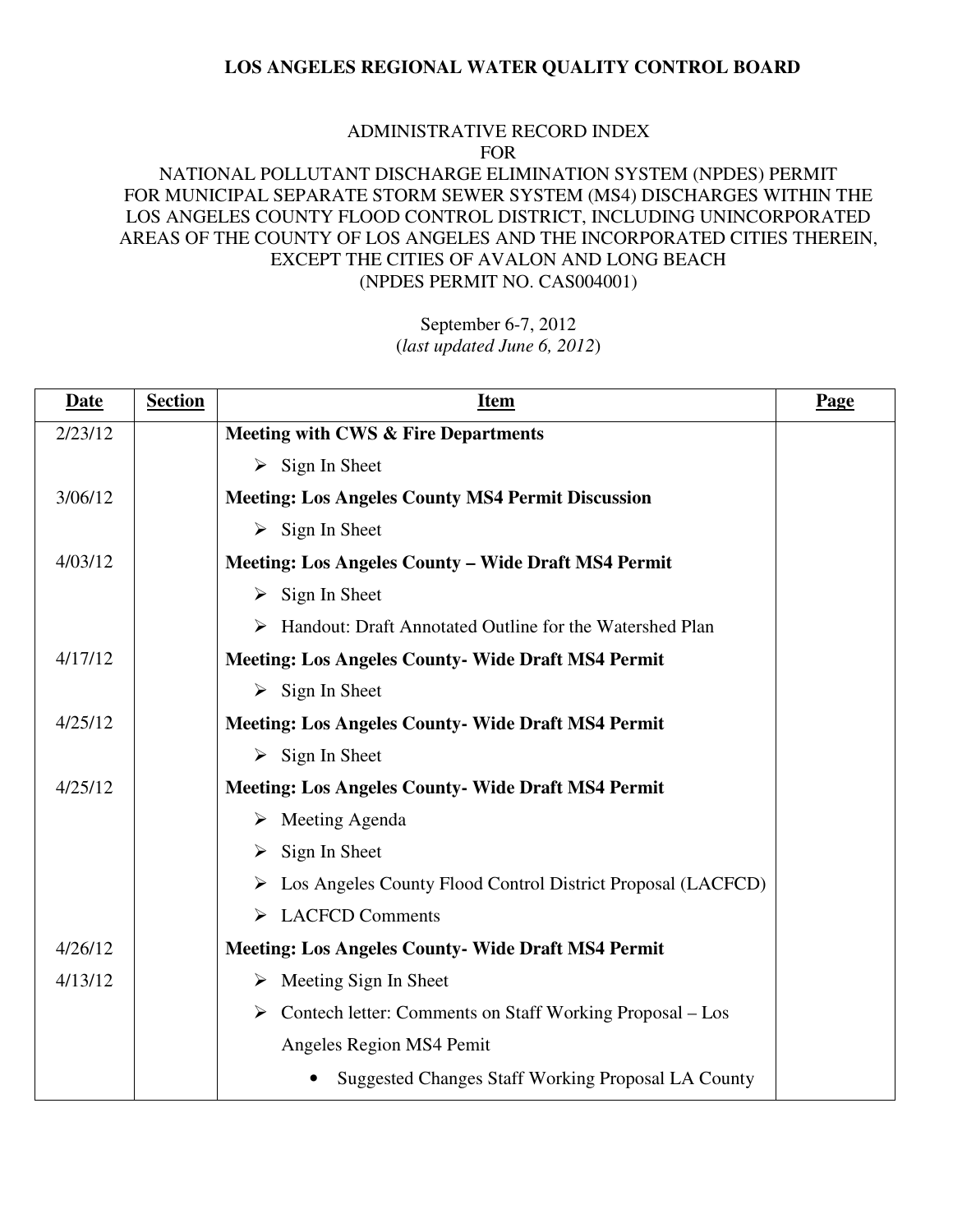#### ADMINISTRATIVE RECORD INDEX FOR

# NATIONAL POLLUTANT DISCHARGE ELIMINATION SYSTEM (NPDES) PERMIT FOR MUNICIPAL SEPARATE STORM SEWER SYSTEM (MS4) DISCHARGES WITHIN THE LOS ANGELES COUNTY FLOOD CONTROL DISTRICT, INCLUDING UNINCORPORATED AREAS OF THE COUNTY OF LOS ANGELES AND THE INCORPORATED CITIES THEREIN, EXCEPT THE CITIES OF AVALON AND LONG BEACH (NPDES PERMIT NO. CAS004001)

| <b>Date</b> | <b>Section</b> | <b>Item</b>                                                         | Page |
|-------------|----------------|---------------------------------------------------------------------|------|
|             |                | Areawide Urban Storm water Runoff Permit                            |      |
| 4/27/12     |                | <b>Meeting: Los Angeles County- Wide Draft MS4 Permit</b>           |      |
|             |                | $\triangleright$ Sign In Sheet                                      |      |
|             |                | $\triangleright$ LA County MS4 Permit-Non-Storm Water Discharge     |      |
|             |                | Prohibitions (Staff Working Proposal - 3/28/12)                     |      |
| 5/9/12      |                | <b>Meeting: Los Angeles County-Wide Draft MS4</b>                   |      |
|             |                | $\triangleright$ Sign In Sheet                                      |      |
|             |                | $\triangleright$ Stakeholders Presentation                          |      |
|             |                | Individual and Coordinated Options- (Monitoring)<br>$\bullet$       |      |
| 5/14/12     |                | <b>Meeting: Los Angeles County-Wide Draft MS4</b>                   |      |
|             |                | $\triangleright$ Sign In Sheet                                      |      |
|             |                | $\triangleright$ Agenda                                             |      |
| 5/16/12     |                | Meeting: Los Angeles County-Wide Draft MS4 with City of LA          |      |
|             |                | $\triangleright$ Sign In Sheet                                      |      |
| 5/17/12     |                | Meeting: Los Angeles County-Wide Draft MS4 with City of LA          |      |
|             |                | $\triangleright$ Sign In Sheet                                      |      |
|             |                | $\triangleright$ Agenda                                             |      |
| 5/24/12     |                | <b>Meeting: Los Angeles County-Wide Draft MS4 with Permit Group</b> |      |
|             |                | $\triangleright$ Sign In Sheet                                      |      |
|             |                | > Regional Board Handout                                            |      |
| 5/30/12     |                | <b>Meeting: Los Angeles County-Wide Draft MS4 with BIA</b>          |      |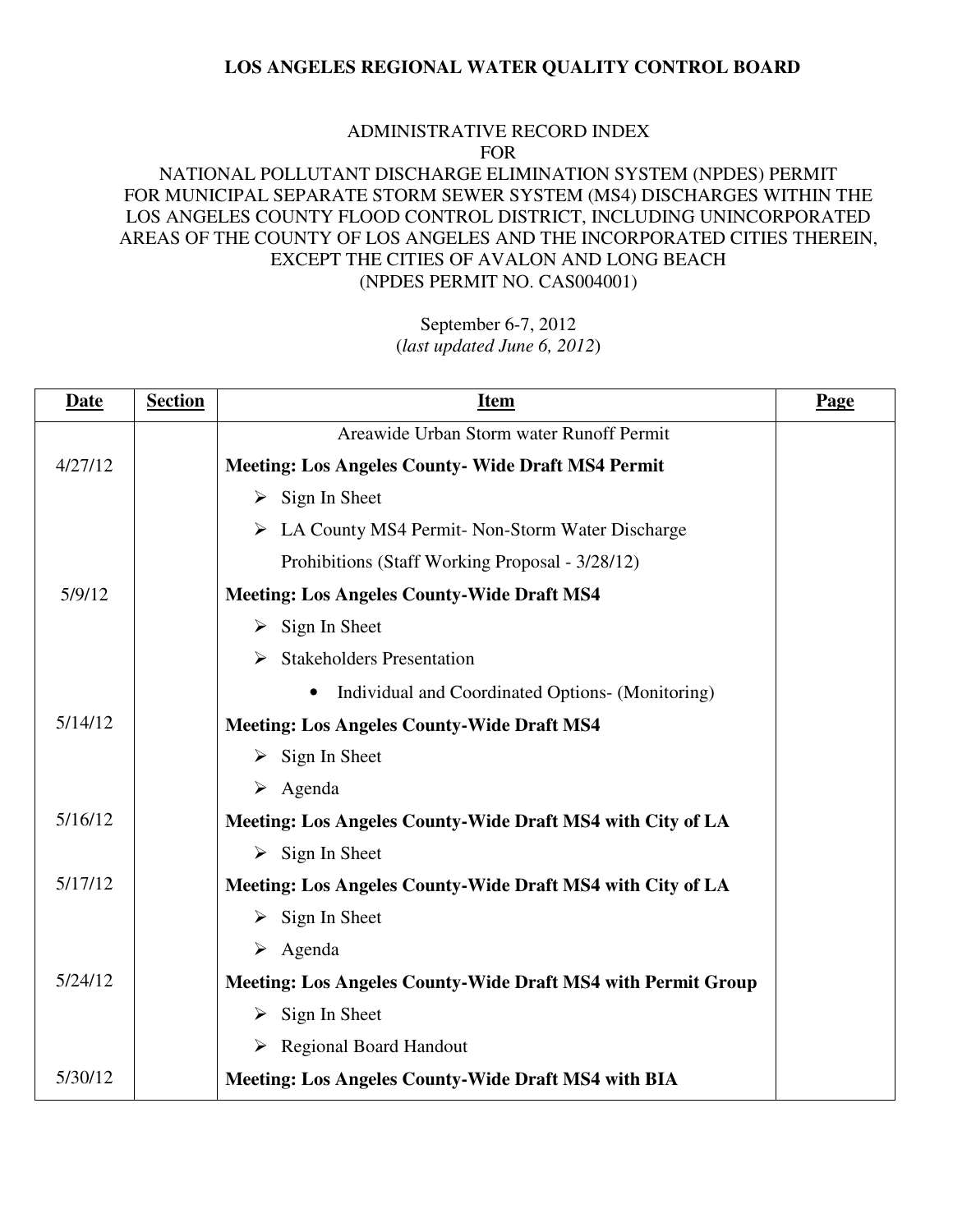#### ADMINISTRATIVE RECORD INDEX FOR

# NATIONAL POLLUTANT DISCHARGE ELIMINATION SYSTEM (NPDES) PERMIT FOR MUNICIPAL SEPARATE STORM SEWER SYSTEM (MS4) DISCHARGES WITHIN THE LOS ANGELES COUNTY FLOOD CONTROL DISTRICT, INCLUDING UNINCORPORATED AREAS OF THE COUNTY OF LOS ANGELES AND THE INCORPORATED CITIES THEREIN, EXCEPT THE CITIES OF AVALON AND LONG BEACH (NPDES PERMIT NO. CAS004001)

| <b>Date</b> | <b>Section</b> | <b>Item</b>                                                         | Page |
|-------------|----------------|---------------------------------------------------------------------|------|
|             |                | $\triangleright$ Sign In Sheet                                      |      |
| 5/31/12     |                | <b>Meeting: Los Angeles County-Wide Draft MS4 with LACFD</b>        |      |
|             |                | $\triangleright$ Sign In Sheet                                      |      |
| 5/31/12     |                | <b>Meeting: Los Angeles County-Wide Draft MS4 with Permit Group</b> |      |
|             |                | and NGOs                                                            |      |
|             |                | $\triangleright$ Sign In Sheet                                      |      |
|             |                | <b>Stakeholder Workshops</b>                                        |      |
|             |                | <b>Stakeholder Workshop on May 25, 2011</b>                         |      |
|             |                | $\triangleright$ Talking points from LWA prior to Board Workshop    |      |
| 12/15/11    |                | <b>Stakeholder Workshop on December 15, 2011</b>                    |      |
|             |                | $\triangleright$ Notice of Workshop                                 |      |
|             |                | $\triangleright$ Lyris List                                         |      |
|             |                | Sign In Sheet                                                       |      |
|             |                | <b>Staff Presentations</b>                                          |      |
|             |                | Minimum Control Measure Workshop (MCM)                              |      |
|             |                | <b>Regulation of Non-Stormwater Discharges</b>                      |      |
|             |                | Handout<br>≻                                                        |      |
|             |                | Draft Core Permit Requirements-Table of Objectives,<br>$\bullet$    |      |
|             |                | <b>Elements and Issues</b>                                          |      |
|             |                | Comment Received on December 15, 2011 Workshop                      |      |
| 1/23/12     |                | Water Replenishment District of Southern California                 |      |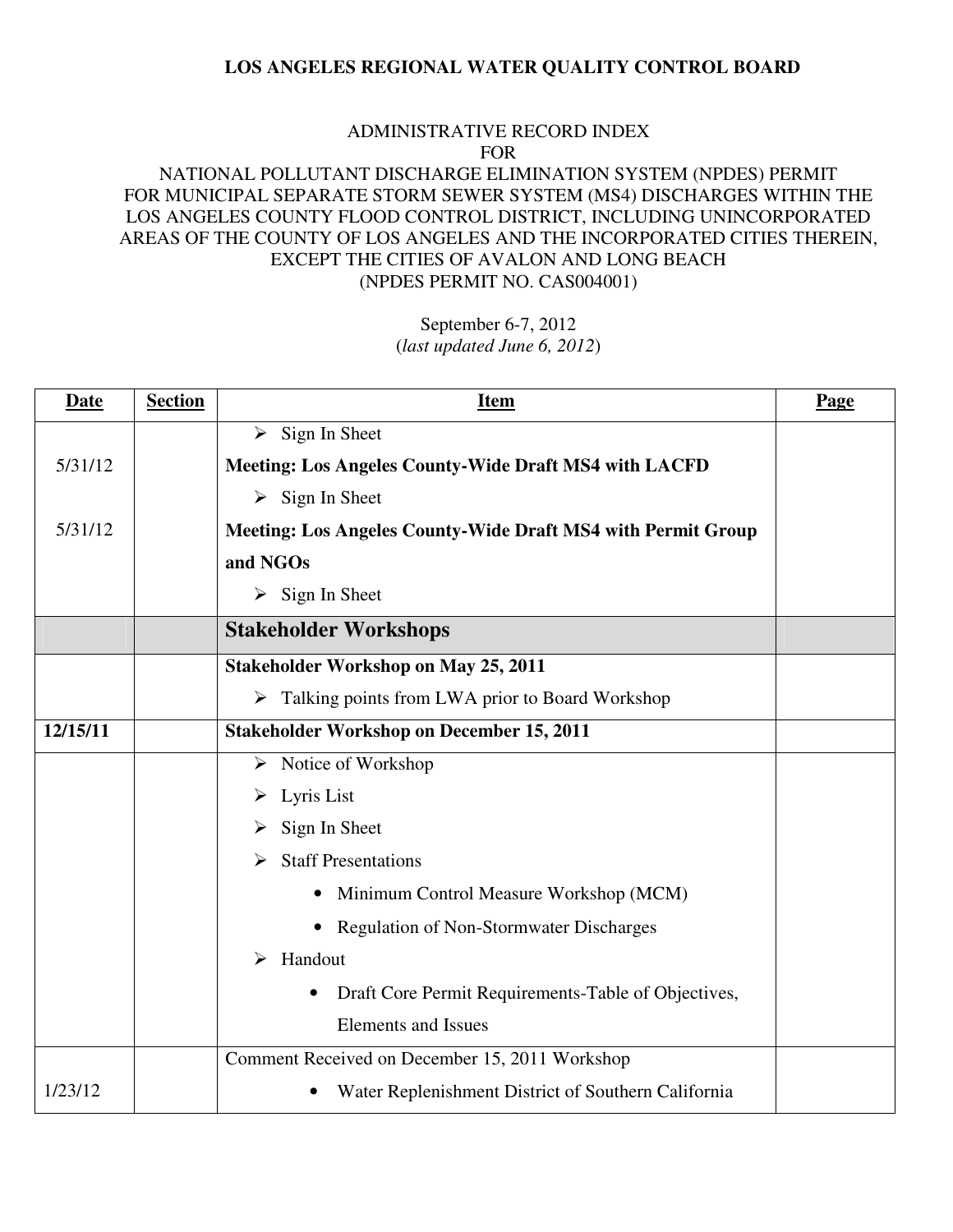#### ADMINISTRATIVE RECORD INDEX FOR

# NATIONAL POLLUTANT DISCHARGE ELIMINATION SYSTEM (NPDES) PERMIT FOR MUNICIPAL SEPARATE STORM SEWER SYSTEM (MS4) DISCHARGES WITHIN THE LOS ANGELES COUNTY FLOOD CONTROL DISTRICT, INCLUDING UNINCORPORATED AREAS OF THE COUNTY OF LOS ANGELES AND THE INCORPORATED CITIES THEREIN, EXCEPT THE CITIES OF AVALON AND LONG BEACH (NPDES PERMIT NO. CAS004001)

| <b>Date</b> | <b>Section</b> | <b>Item</b>                                              | Page |
|-------------|----------------|----------------------------------------------------------|------|
|             |                | (WRD)                                                    |      |
| 1/23/12     |                | <b>Stakeholder Workshop on January 23, 2012</b>          |      |
|             |                | $\triangleright$ Sign In Sheet                           |      |
|             |                | > Draft Watershed Management Area Permittee-Active TMDLs |      |
|             |                | List                                                     |      |
|             |                | $\triangleright$ Staff Presentations                     |      |
|             |                | LA County MS4 Permit Workshop<br>$\bullet$               |      |
|             |                | PG Environmental, LLC Presentation<br>$\bullet$          |      |
|             |                | > Draft List of TMDLs by Watershed Management Area (WMA) |      |
|             |                | Comments Received on January 23, 2012 Workshop           |      |
| 1/31/12     |                | City of La Canada Flintridge                             |      |
| 2/9/12      |                | LA Permit Group                                          |      |
| 2/9/12      |                | County of Los Angeles, DPW                               |      |
|             |                | <b>Stakeholders Workshop on March 1, 2012</b>            |      |
|             |                | $\triangleright$ Sign In Sheet                           |      |
|             |                | $\triangleright$ Speaker Times Needed Tracking Sheet     |      |
|             |                | $\triangleright$ Speaker Cards                           |      |
|             |                | $\triangleright$ Staff Presentations                     |      |
|             |                | Greater LA County MS4 Permit-Monitoring Program          |      |
|             |                | Requirements                                             |      |
|             |                | Water Quality Based Effluent Limits (WQBELs)             |      |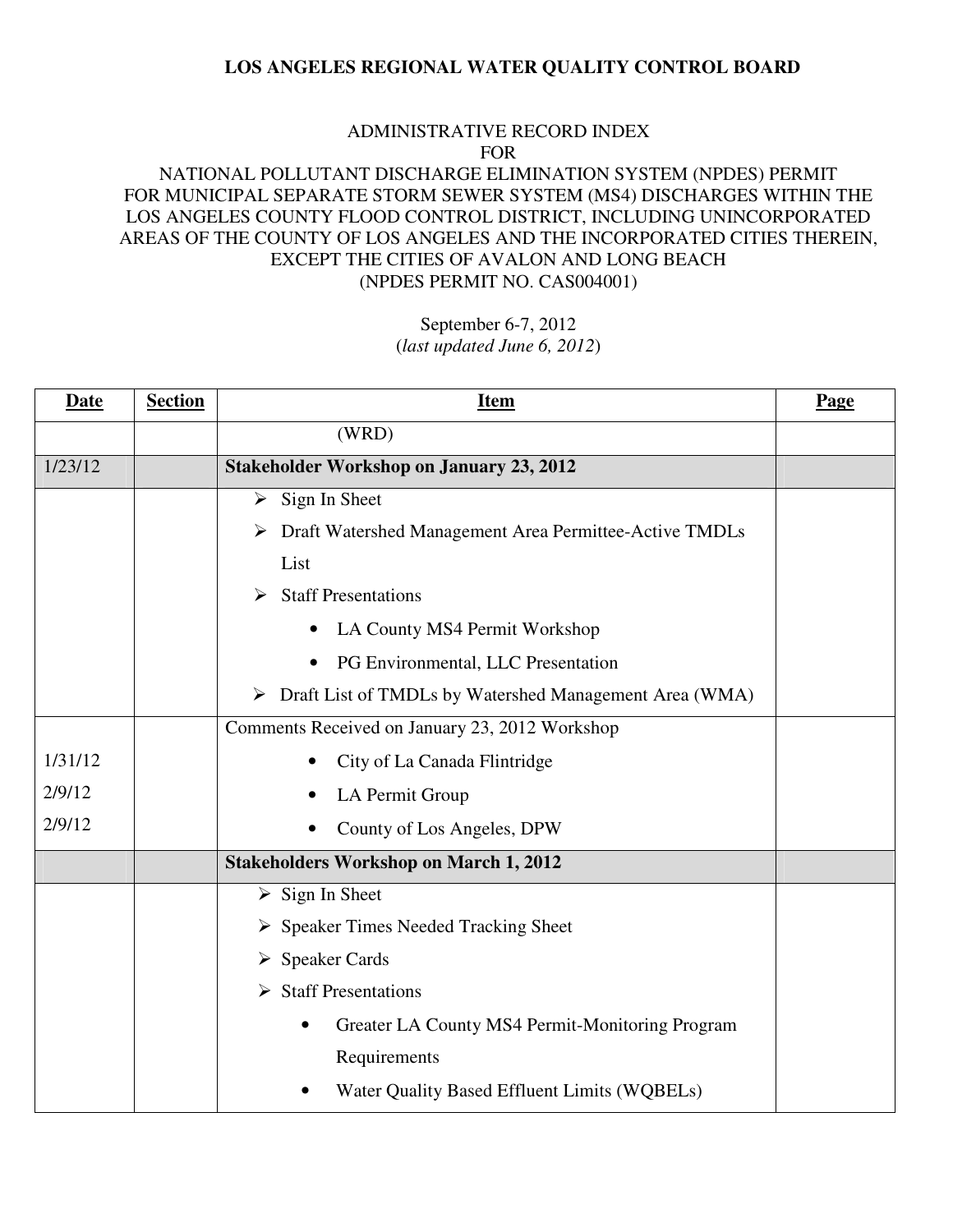#### ADMINISTRATIVE RECORD INDEX FOR

# NATIONAL POLLUTANT DISCHARGE ELIMINATION SYSTEM (NPDES) PERMIT FOR MUNICIPAL SEPARATE STORM SEWER SYSTEM (MS4) DISCHARGES WITHIN THE LOS ANGELES COUNTY FLOOD CONTROL DISTRICT, INCLUDING UNINCORPORATED AREAS OF THE COUNTY OF LOS ANGELES AND THE INCORPORATED CITIES THEREIN, EXCEPT THE CITIES OF AVALON AND LONG BEACH (NPDES PERMIT NO. CAS004001)

| <b>Date</b> | <b>Section</b> | <b>Item</b>                                                           | Page |
|-------------|----------------|-----------------------------------------------------------------------|------|
|             |                | Minimum Control Measures (MCM)<br>$\bullet$                           |      |
|             |                | <b>Stakeholder's Presentations</b><br>➤                               |      |
|             |                | LA Permit Group                                                       |      |
|             |                | $\triangleright$ Transcript of Proceedings                            |      |
|             |                | $\triangleright$ Audio of Proceedings (CD)                            |      |
|             |                | <b>Regional Board Workshops</b>                                       |      |
|             |                | Notice of Board Workshop on November 10, 2011                         |      |
| 10/28/11    |                | $\triangleright$ Notice of Workshop                                   |      |
|             |                | $\triangleright$ Lyris List                                           |      |
| 11/02/11    |                | Revised Agenda Due to Location Change                                 |      |
|             |                | $\triangleright$ Lyris List                                           |      |
|             |                | <b>Board Agenda Package to Regional Board Members</b>                 |      |
|             |                | Board Workshop Package, Item 16                                       |      |
|             |                | $\triangleright$ Item Summary                                         |      |
|             |                | $\triangleright$ Los Angeles County MS4 Permit Status and Development |      |
|             |                | Attachment A-Survey Monkey on-Line Survey<br>➤                        |      |
|             |                | Attachment B- TMDLs By Watershed Management Area<br>➤                 |      |
|             |                | Attachment C-Permittees By Watershed Management Area<br>➤             |      |
|             |                | Attachment D- Permittees By AB 2554-Defined Watershed<br>➤            |      |
|             |                | <b>Authority Group- Draft</b>                                         |      |
|             |                | <b>Attachment E- Summary On-Line Survey Results</b>                   |      |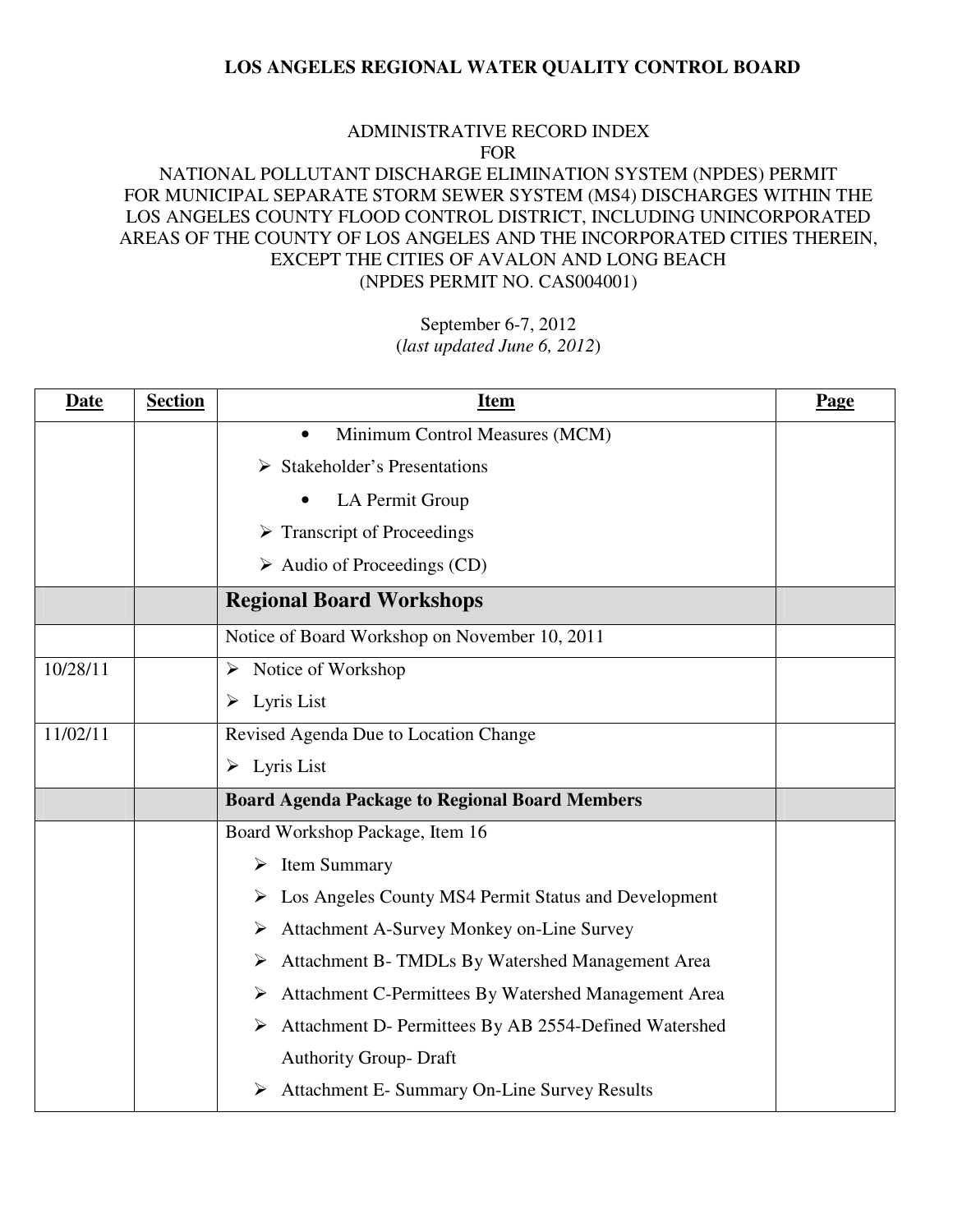#### ADMINISTRATIVE RECORD INDEX FOR

# NATIONAL POLLUTANT DISCHARGE ELIMINATION SYSTEM (NPDES) PERMIT FOR MUNICIPAL SEPARATE STORM SEWER SYSTEM (MS4) DISCHARGES WITHIN THE LOS ANGELES COUNTY FLOOD CONTROL DISTRICT, INCLUDING UNINCORPORATED AREAS OF THE COUNTY OF LOS ANGELES AND THE INCORPORATED CITIES THEREIN, EXCEPT THE CITIES OF AVALON AND LONG BEACH (NPDES PERMIT NO. CAS004001)

| <b>Date</b> | <b>Section</b> | <b>Item</b>                                                                    | Page |
|-------------|----------------|--------------------------------------------------------------------------------|------|
|             |                | > Attachment F-Preliminary Recommendations Regarding SWMP                      |      |
|             |                | Permit Requirements                                                            |      |
|             |                | <b>Board Workshop on November 10, 2011</b>                                     |      |
|             |                | $\triangleright$ Sign In Sheet                                                 |      |
|             |                | $\triangleright$ Speaker Cards                                                 |      |
|             |                | <b>Staff Presentations</b><br>➤                                                |      |
|             |                | LA County MS4 Permit: Boa Workshop, Item 16                                    |      |
|             |                | Storm Water Management Program: Minimum Control                                |      |
|             |                | <b>Measures</b>                                                                |      |
|             |                | $\triangleright$ Presentation by Los Angeles County Flood Control District and |      |
|             |                | County of Los Angeles                                                          |      |
|             |                | Statement by Steve Myrter, Director of Public Works, City of                   |      |
|             |                | Signal Hill                                                                    |      |
|             |                | <b>Comment Received Prior to April 5, 2012 Board Workshop</b>                  |      |
| 3/20/12     |                | > Comment letter from Association of California Water Agencies,                |      |
|             |                | California-Nevada American Water Works Association,                            |      |
|             |                | California Water Association                                                   |      |
|             |                | Notice of Board Workshop on April 5, 2012                                      |      |
| 3/20/12     |                | $\triangleright$ Notice of Workshop                                            |      |
|             |                | $\triangleright$ Lyris List                                                    |      |
| 3/22/12     |                | > Notice to Community Water System Operators and Local Fire                    |      |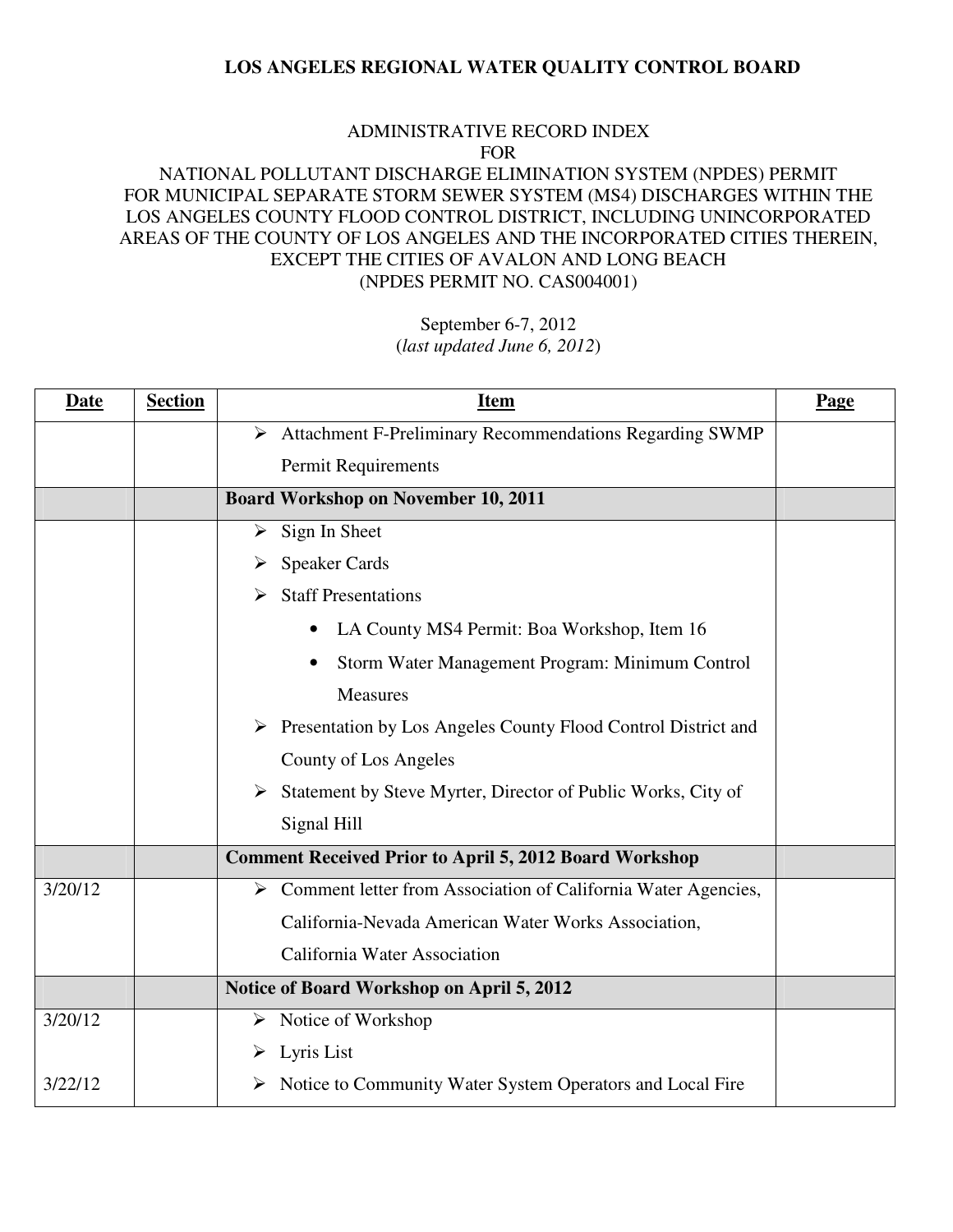#### ADMINISTRATIVE RECORD INDEX FOR

# NATIONAL POLLUTANT DISCHARGE ELIMINATION SYSTEM (NPDES) PERMIT FOR MUNICIPAL SEPARATE STORM SEWER SYSTEM (MS4) DISCHARGES WITHIN THE LOS ANGELES COUNTY FLOOD CONTROL DISTRICT, INCLUDING UNINCORPORATED AREAS OF THE COUNTY OF LOS ANGELES AND THE INCORPORATED CITIES THEREIN, EXCEPT THE CITIES OF AVALON AND LONG BEACH (NPDES PERMIT NO. CAS004001)

| <b>Date</b> | <b>Section</b> | <u>Item</u>                                                  | <b>Page</b> |
|-------------|----------------|--------------------------------------------------------------|-------------|
|             |                | Departments                                                  |             |
|             |                | $\triangleright$ Agenda                                      |             |
|             |                | <b>Mailing Labels</b><br>➤                                   |             |
| 3/22/12     |                | $\triangleright$ Short Form Agenda Lyris List                |             |
|             |                | <b>Change of April 5, 2012 Board Workshop Topics</b>         |             |
| 3/26/12     |                | > Notice to LA County MS4 Permittees and Interested Parties  |             |
|             |                | <b>Email Address</b><br>➤                                    |             |
|             |                | $\triangleright$ Lyris List                                  |             |
|             |                | <b>Transmittal of Non Storm Water Discharge Prohibitions</b> |             |
| 3/28/12     |                | $\triangleright$ Notice                                      |             |
| 3/28/12     |                | Staff Working Proposal - LA County MS4 Permit                |             |
|             |                | April 5, 2012 Board Workshop                                 |             |
|             |                | $\triangleright$ Sign In Sheet                               |             |
|             |                | <b>Speaker Cards</b><br>➤                                    |             |
|             |                | <b>Staff Presentations</b><br>➤                              |             |
|             |                | Los Angeles MS4 Permit: Board Workshop<br>$\bullet$          |             |
|             |                | LA County MS4 Permit Reissuance Board Workshop:<br>$\bullet$ |             |
|             |                | Non-Storm Water Discharges                                   |             |
|             |                | <b>Stakeholders Presentations</b><br>$\blacktriangleright$   |             |
|             |                | City of Los Angeles, City of LA, Sanitation, Dept. of        |             |
|             |                | Public Works, and City of LA Stormwater Program              |             |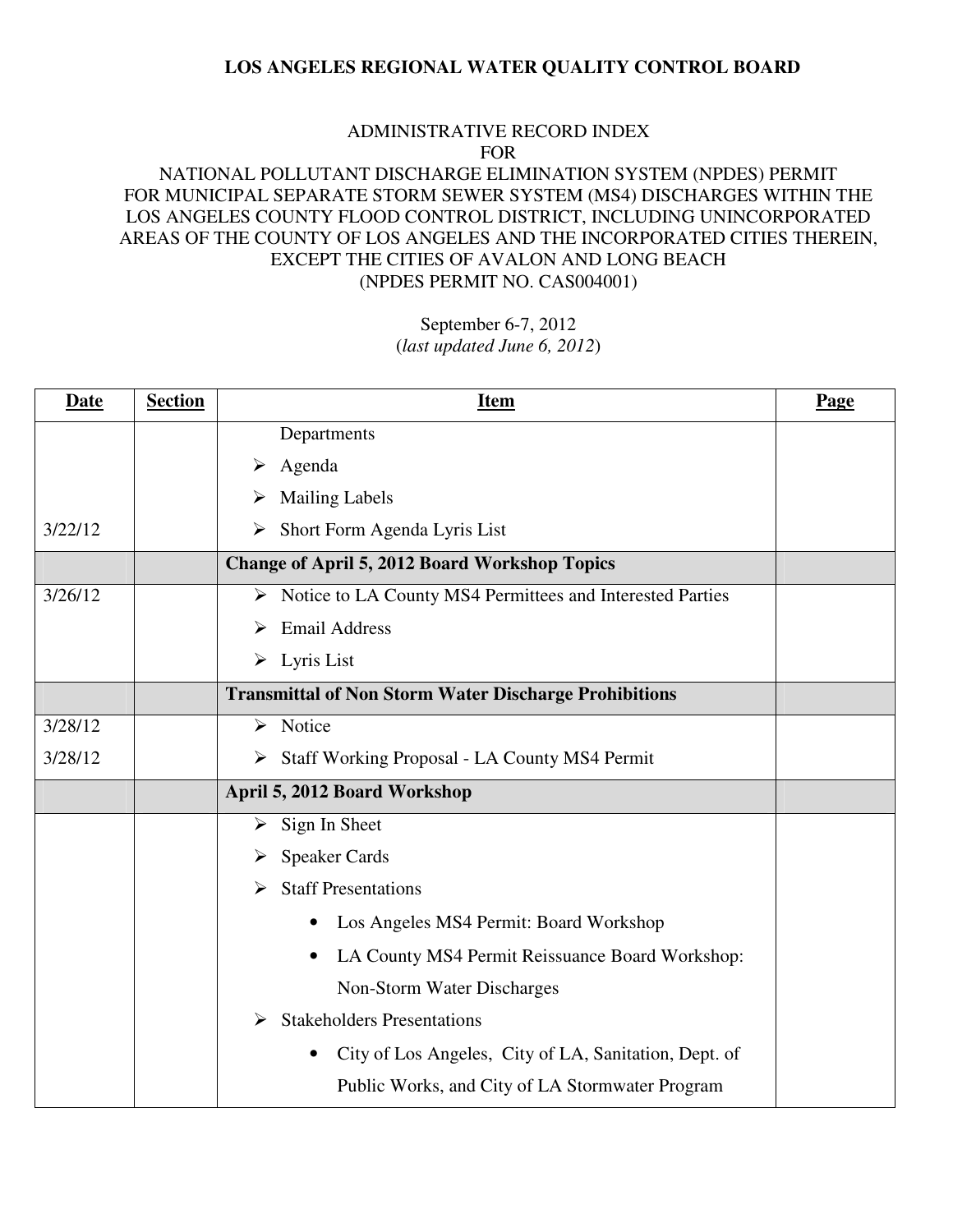#### ADMINISTRATIVE RECORD INDEX FOR

# NATIONAL POLLUTANT DISCHARGE ELIMINATION SYSTEM (NPDES) PERMIT FOR MUNICIPAL SEPARATE STORM SEWER SYSTEM (MS4) DISCHARGES WITHIN THE LOS ANGELES COUNTY FLOOD CONTROL DISTRICT, INCLUDING UNINCORPORATED AREAS OF THE COUNTY OF LOS ANGELES AND THE INCORPORATED CITIES THEREIN, EXCEPT THE CITIES OF AVALON AND LONG BEACH (NPDES PERMIT NO. CAS004001)

| <b>Date</b> | <b>Section</b> | <u>Item</u>                                                               | Page |
|-------------|----------------|---------------------------------------------------------------------------|------|
|             |                | Ray Tahir<br>$\bullet$                                                    |      |
|             |                | Association of California Water Agencies, American                        |      |
|             |                | WaterWorks Association, California Water Association                      |      |
|             |                | City of Downey                                                            |      |
|             |                | Comment from April 5, 2012 Workshop                                       |      |
| 4/5/12      |                | $\triangleright$ Michael Blum                                             |      |
| 4/13/12     |                | $\triangleright$ City of Los Angeles                                      |      |
| 4/18/12     |                | $\triangleright$ City of Downey                                           |      |
|             |                | Notice of Board Workshop on May 3. 2012                                   |      |
|             |                | $\triangleright$ Notice of Workshop                                       |      |
|             |                | $\triangleright$ Lyris List                                               |      |
| 4/23/12     |                | $\triangleright$ Notice of Information Regarding May 3, 2012 Workshop     |      |
|             |                | $\triangleright$ Revised Agenda                                           |      |
|             |                | $\triangleright$ Lyris List                                               |      |
| 4/26/12     |                | $\triangleright$ Notice of Location Clarification on May 3, 2012 Workshop |      |
|             |                | $\triangleright$ Lyris List                                               |      |
| 5/2/12      |                | Notice of Start Time for MS4 Permit<br>➤                                  |      |
|             |                | $\triangleright$ Lyris List                                               |      |
|             |                | <b>Board Workshop on May 3, 2012</b>                                      |      |
|             |                | $\triangleright$ Sign In Sheet                                            |      |
|             |                | $\triangleright$ Speaker Cards                                            |      |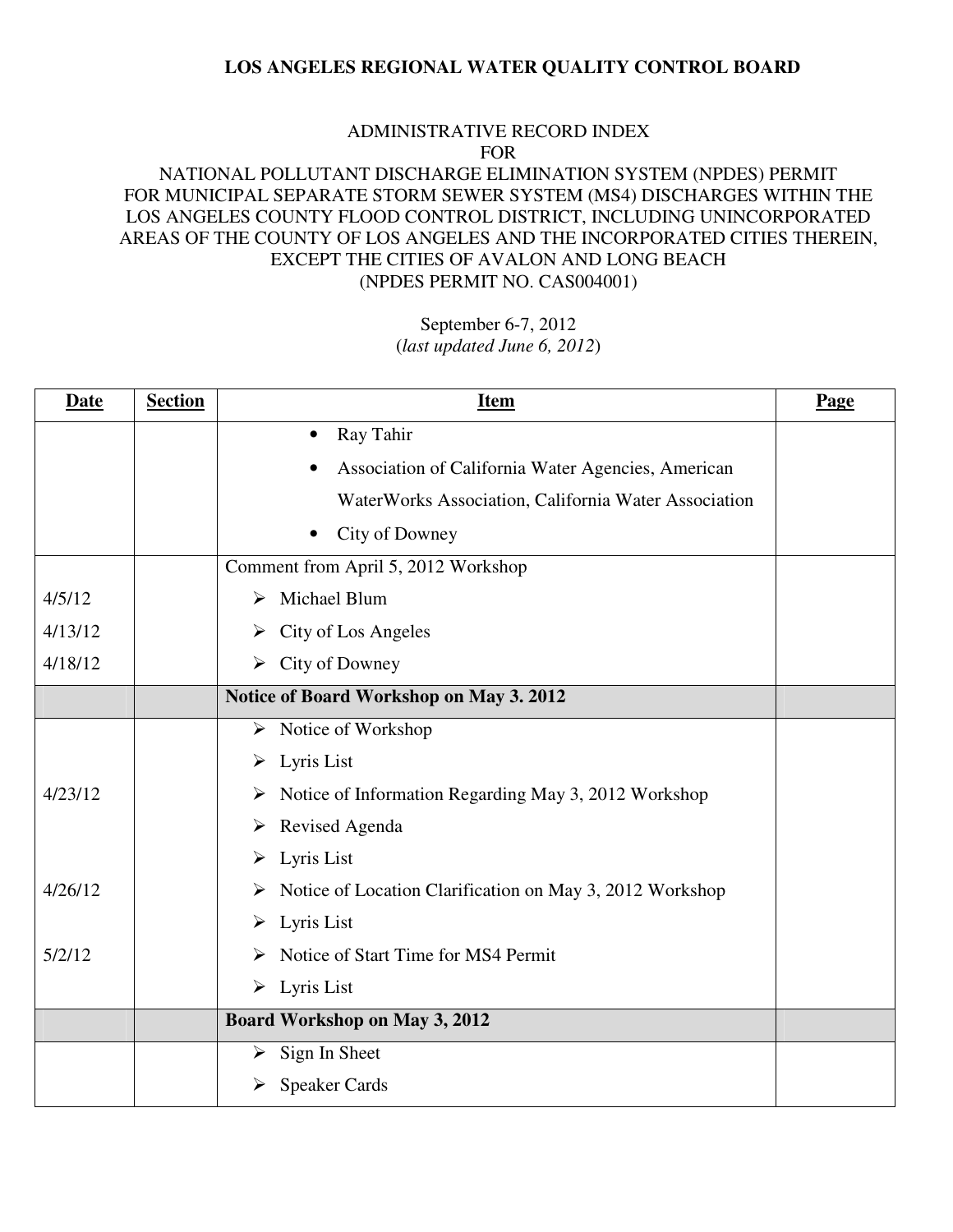#### ADMINISTRATIVE RECORD INDEX FOR

# NATIONAL POLLUTANT DISCHARGE ELIMINATION SYSTEM (NPDES) PERMIT FOR MUNICIPAL SEPARATE STORM SEWER SYSTEM (MS4) DISCHARGES WITHIN THE LOS ANGELES COUNTY FLOOD CONTROL DISTRICT, INCLUDING UNINCORPORATED AREAS OF THE COUNTY OF LOS ANGELES AND THE INCORPORATED CITIES THEREIN, EXCEPT THE CITIES OF AVALON AND LONG BEACH (NPDES PERMIT NO. CAS004001)

| <b>Date</b> | <b>Section</b> | <b>Item</b>                                           | Page |
|-------------|----------------|-------------------------------------------------------|------|
|             |                | <b>Staff Presentations</b><br>$\blacktriangleright$   |      |
|             |                | MS4 Key Provisions and Issue                          |      |
|             |                | LA County MS4: 3rd Board Workshop                     |      |
|             |                | <b>Stakeholders Presentations</b><br>$\triangleright$ |      |
|             |                | Los Angeles Permit Group                              |      |
|             |                | Ray Tahir                                             |      |
|             |                | Heal the Bay, NRDC and Santa Monica Baykeeper         |      |
|             |                | City of Downey                                        |      |
|             |                | <b>Comments on the May 3, 2012 Board Workshop</b>     |      |
|             |                | Comments<br>$\blacktriangleright$                     |      |
| 5/3/12      |                | Dr. Jeff Harris, MD MPH                               |      |
| 5/11/12     |                | Joyce Dillard                                         |      |
| 5/11/12     |                | City of Downey                                        |      |
| 5/14/12     |                | City of La Verne                                      |      |
| 5/14/12     |                | City of Los Angeles                                   |      |
| 5/14/12     |                | City of Malibu                                        |      |
| 5/14/12     |                | City of Monrovia                                      |      |
| 5/14/12     |                | City of Signal Hill                                   |      |
| 5/14/12     |                | City of Vernon (Health & Environmental Control Dept.) |      |
| 5/14/12     |                | City of Vernon (Community Services & Water Dept.)     |      |
| 5/14/12     |                |                                                       |      |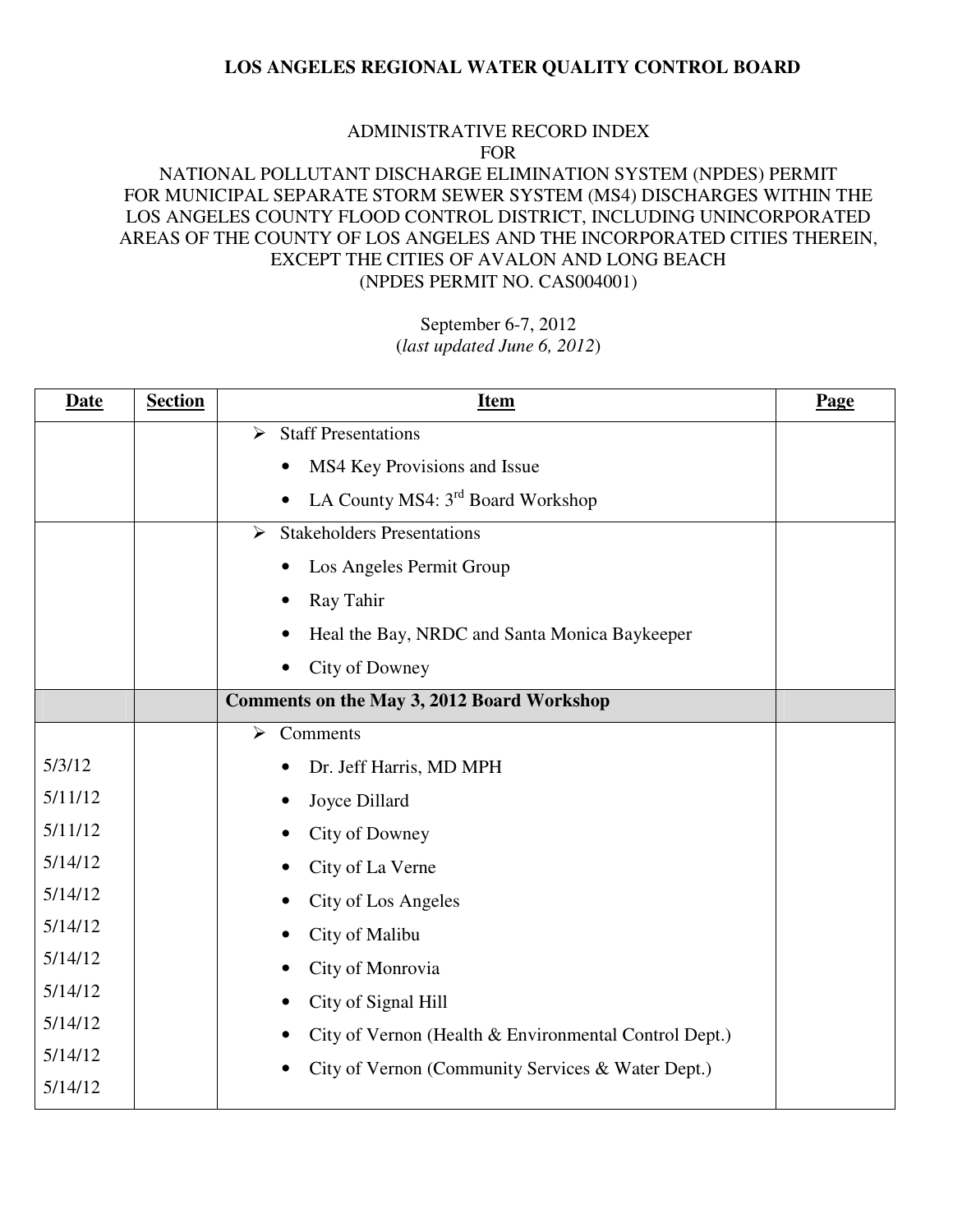#### ADMINISTRATIVE RECORD INDEX FOR

# NATIONAL POLLUTANT DISCHARGE ELIMINATION SYSTEM (NPDES) PERMIT FOR MUNICIPAL SEPARATE STORM SEWER SYSTEM (MS4) DISCHARGES WITHIN THE LOS ANGELES COUNTY FLOOD CONTROL DISTRICT, INCLUDING UNINCORPORATED AREAS OF THE COUNTY OF LOS ANGELES AND THE INCORPORATED CITIES THEREIN, EXCEPT THE CITIES OF AVALON AND LONG BEACH (NPDES PERMIT NO. CAS004001)

| <b>Date</b> | <b>Section</b> | <u>Item</u>                                                                                  | <b>Page</b> |
|-------------|----------------|----------------------------------------------------------------------------------------------|-------------|
| 5/14/12     |                | County of Los Angeles, DPW                                                                   |             |
| 5/14/12     |                | Best Best & Krieger, (BBK) Attorneys at Law                                                  |             |
| 5/14/12     |                | LA Permit Group                                                                              |             |
|             |                | NRDC, Santa Monica Baykeeper, and Heal the Bay                                               |             |
|             |                | Extension for Submitting written Comments on Working Proposal                                |             |
| 5/8/12      |                | Notice<br>⋗                                                                                  |             |
|             |                | Lyris Confirmation<br>➤                                                                      |             |
|             |                | Lyris List<br>➤                                                                              |             |
|             |                | <b>References</b>                                                                            |             |
|             |                | <b>Facility Information</b><br>I.                                                            |             |
|             |                | State of the Watershed Reports:                                                              |             |
|             |                | The Santa Clara River Watershed, November 2006<br>$\bullet$                                  |             |
|             |                | The Santa Monica Bay Watershed Management Area (2 <sup>nd</sup> )<br>edition), November 2011 |             |
|             |                | Dominguez Channel and Los Angeles/ Long Beach Harbors<br>$\bullet$                           |             |
|             |                | Watershed Management Area, October 2008                                                      |             |
|             |                | Watershed Management Initiative Chapter, December 2007                                       |             |
|             |                | Chapter 2.3 Los Angeles River Watershed<br>$\bullet$                                         |             |
|             |                | Chapter 2.4 San Gabriel River Watershed<br>٠                                                 |             |
|             |                | Chapter 2.5 Los Cerritos Channel and Alamitos Bay WMA                                        |             |
|             |                | Chapter 2.10 Calleguas Creek Watershed                                                       |             |
|             |                |                                                                                              |             |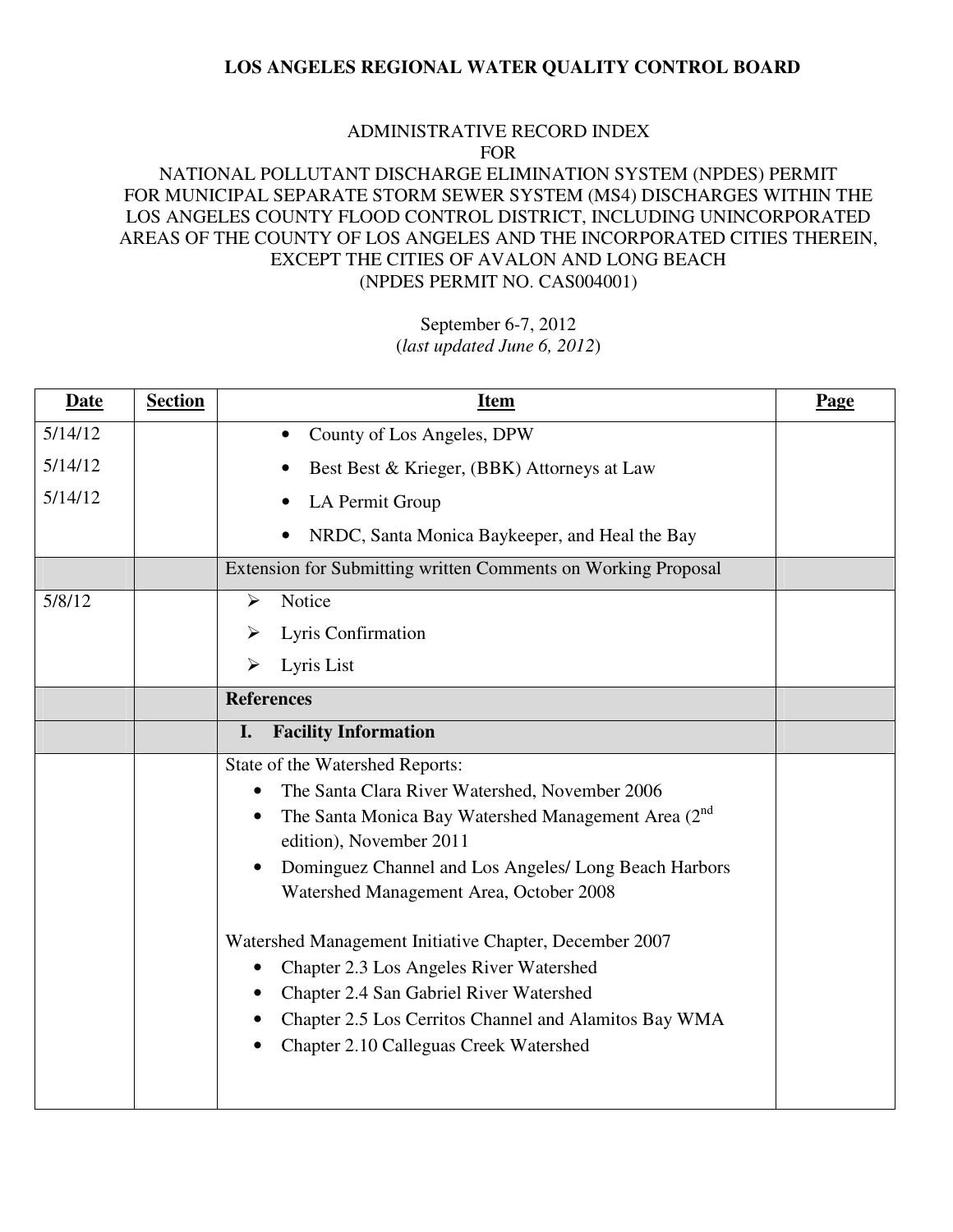#### ADMINISTRATIVE RECORD INDEX FOR

# NATIONAL POLLUTANT DISCHARGE ELIMINATION SYSTEM (NPDES) PERMIT FOR MUNICIPAL SEPARATE STORM SEWER SYSTEM (MS4) DISCHARGES WITHIN THE LOS ANGELES COUNTY FLOOD CONTROL DISTRICT, INCLUDING UNINCORPORATED AREAS OF THE COUNTY OF LOS ANGELES AND THE INCORPORATED CITIES THEREIN, EXCEPT THE CITIES OF AVALON AND LONG BEACH (NPDES PERMIT NO. CAS004001)

| <b>Date</b> | <b>Section</b> | <b>Item</b>                                                                                                                                                                                                                                                                                                                                                                                                                                                                    | Page |
|-------------|----------------|--------------------------------------------------------------------------------------------------------------------------------------------------------------------------------------------------------------------------------------------------------------------------------------------------------------------------------------------------------------------------------------------------------------------------------------------------------------------------------|------|
|             |                | II.<br><b>Findings and Legal Decisions</b>                                                                                                                                                                                                                                                                                                                                                                                                                                     |      |
|             |                | County of Los Angeles et al. v. California State Water<br>$\bullet$<br>Resources Control Board et al. (2006) 143 Cal.App.4th<br>985<br>LA MS4 Mandates Superior Court decision<br>$\bullet$<br>Statement of Decision from Phase 1 Trial on Petitions for<br>Writ of Mandate, In Re Los Angeles County Municipal<br>Storm Water Permit Litigation, Los Angeles Superior<br>Court, Lead Case No. BS 080548, Related Cases: BS<br>080753, BS 080758, BS 080791, BS 080792, and BS |      |
|             |                | 080807 (March 24, 2005)<br>Statement of Decision from Phase 1 Trial on Petitions for<br>$\bullet$<br>Writ of Mandate, In Re Los Angeles County Municipal<br>Storm Water Permit Litigation, Los Angeles Superior<br>Court, Lead Case No. BS 080548, Related Cases: BS<br>080753, BS 080758, BS 080791, BS 080792, and BS<br>080807 (March 24, 2005)                                                                                                                             |      |
|             |                | State Water Resources Control Board. Order No. WQ 99-<br>05.                                                                                                                                                                                                                                                                                                                                                                                                                   |      |
|             |                | United States Environmental Protection Agency.<br>$\bullet$<br>Establishing total maximum daily load (TMDL)<br>wasteload allocations (WLAs) for storm water sources<br>and NPDES permit requirements based on those WLAs.<br>Office of Water. Memorandum to Water Division<br>Directors Regions 1-10. November 22, 2002.                                                                                                                                                       |      |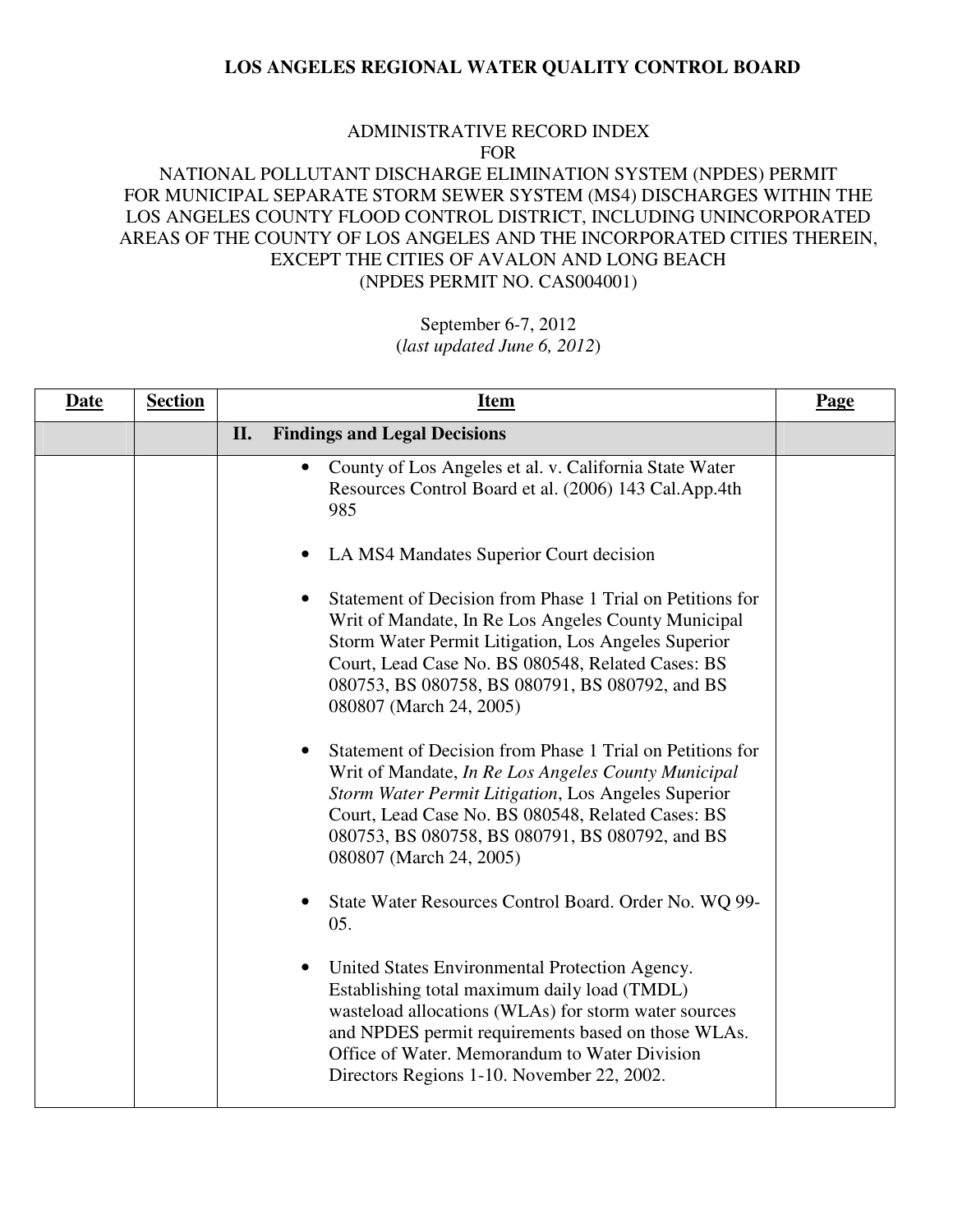#### ADMINISTRATIVE RECORD INDEX FOR

### NATIONAL POLLUTANT DISCHARGE ELIMINATION SYSTEM (NPDES) PERMIT FOR MUNICIPAL SEPARATE STORM SEWER SYSTEM (MS4) DISCHARGES WITHIN THE LOS ANGELES COUNTY FLOOD CONTROL DISTRICT, INCLUDING UNINCORPORATED AREAS OF THE COUNTY OF LOS ANGELES AND THE INCORPORATED CITIES THEREIN, EXCEPT THE CITIES OF AVALON AND LONG BEACH (NPDES PERMIT NO. CAS004001)

# September 6-7, 2012

(*last updated June 6, 2012*)

| <b>Date</b><br><b>Section</b> | <b>Item</b>                                                                                                                                                                                                                                                                                                                                                                                                                                                                                                                                                                                                                                                                                                                                                                                                                                                                                                                                                                 | Page |
|-------------------------------|-----------------------------------------------------------------------------------------------------------------------------------------------------------------------------------------------------------------------------------------------------------------------------------------------------------------------------------------------------------------------------------------------------------------------------------------------------------------------------------------------------------------------------------------------------------------------------------------------------------------------------------------------------------------------------------------------------------------------------------------------------------------------------------------------------------------------------------------------------------------------------------------------------------------------------------------------------------------------------|------|
|                               | United State Environmental Protection Agency. Revisions<br>$\bullet$<br>to the November 22, 2002 Memorandum "Establishing<br>Total Maximum Daily Load (TMDL) Waste Load<br>Allocations (WLAs) for Storm Water Sources and<br>NPDES Permit Requirements Based on Those WLAs"<br>Office of Water. Memorandum to Water Management<br>Division Directors Regions 1-10. November 12, 2010.                                                                                                                                                                                                                                                                                                                                                                                                                                                                                                                                                                                       |      |
|                               | III.<br><b>Discharge Prohibitions</b>                                                                                                                                                                                                                                                                                                                                                                                                                                                                                                                                                                                                                                                                                                                                                                                                                                                                                                                                       |      |
|                               | American Water Works Association - California - Nevada<br>$\bullet$<br>Section. Guidelines for the Development of Your Best<br>Management Practices (BMP) Manual for Drinking Water<br>System Releases. 2005.<br>Awwa Research Foundation and USEPA. Environmental<br>Impacts of Non-Treatment Discharges from Drinking Water<br>Utilities. 2007.<br>California Department of Forestry and Fire Protection –<br>$\bullet$<br>California State Fire Marshal. WATER-BASED FIRE<br>PROTECTION SYSTEMS DISCHARGE BEST<br>MANAGEMENT PRACTICES MANUAL. September 2011.<br>CASQA. California Stormwater BMP Handbook - Municipal.<br>$\bullet$<br>Non-Stormwater Discharges (SC-10). 2003.<br>City of Corona Fire Department et al. Best Management<br>$\bullet$<br>Practices Plan for Urban Runoff Management. May 1, 2004.<br>City of El Segundo and USEPA. 2011. Municipal Separate<br>Storm Sewer System (MS4) Compliance Inspection. Inspection<br>Report. November 22, 2011 |      |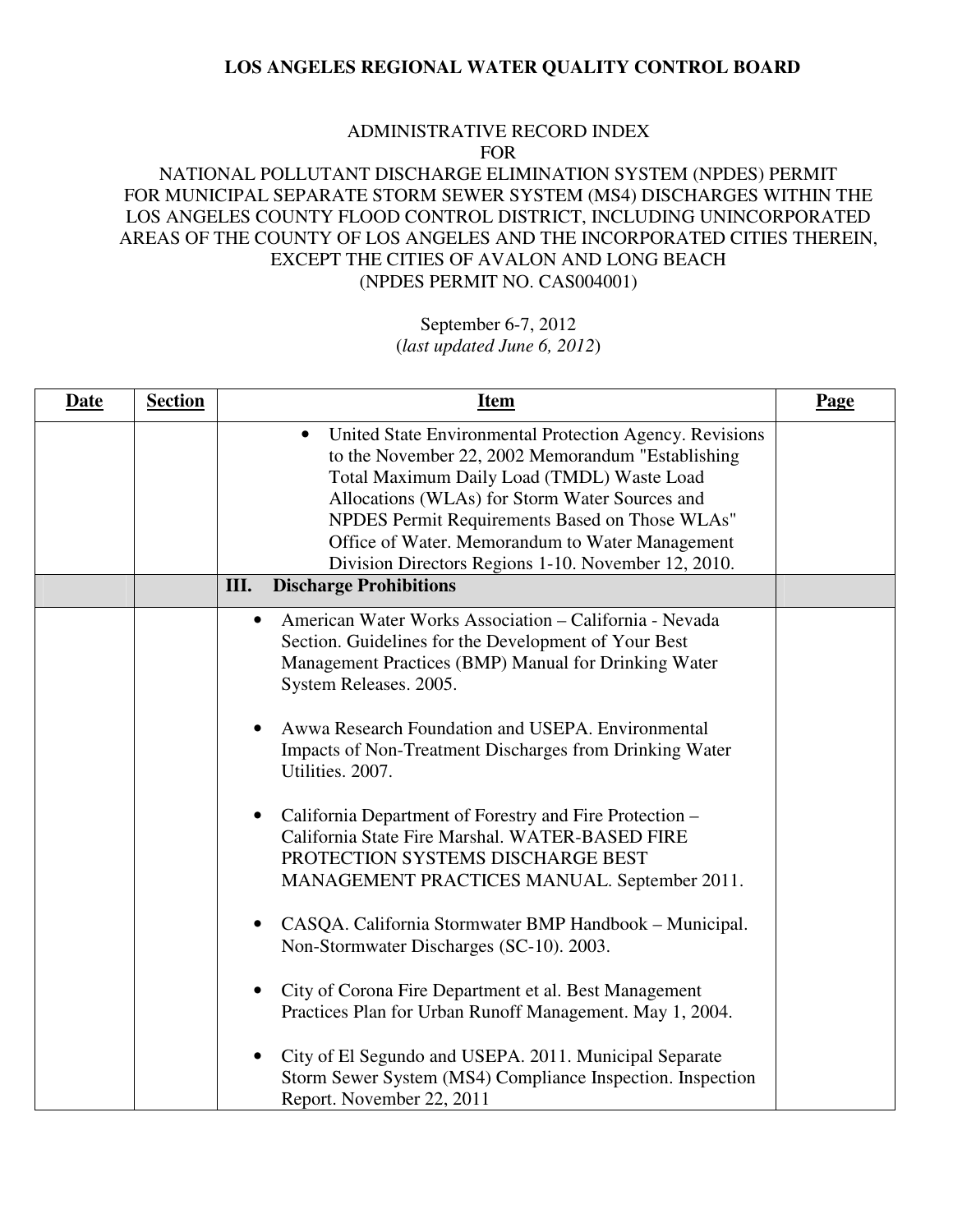#### ADMINISTRATIVE RECORD INDEX FOR

# NATIONAL POLLUTANT DISCHARGE ELIMINATION SYSTEM (NPDES) PERMIT FOR MUNICIPAL SEPARATE STORM SEWER SYSTEM (MS4) DISCHARGES WITHIN THE LOS ANGELES COUNTY FLOOD CONTROL DISTRICT, INCLUDING UNINCORPORATED AREAS OF THE COUNTY OF LOS ANGELES AND THE INCORPORATED CITIES THEREIN, EXCEPT THE CITIES OF AVALON AND LONG BEACH (NPDES PERMIT NO. CAS004001)

| <b>Date</b> | <b>Section</b> | <u>Item</u>                                                                                                                                                                                                                                | Page |
|-------------|----------------|--------------------------------------------------------------------------------------------------------------------------------------------------------------------------------------------------------------------------------------------|------|
|             |                | City of LA. Best Management Practices – Swimming Pool, Spa,<br>and Fountain Maintenance.                                                                                                                                                   |      |
|             |                | City of Los Angeles Department of Water and Power. Pollution<br>Prevention Plan for Water System Discharges. Wastewater<br><b>Quality Compliance Group. 2008</b>                                                                           |      |
|             |                | Culver City and USEPA. 2011. Municipal Separate Storm<br>Sewer System (MS4) Compliance Inspection. Inspection Report.<br>November 22, 2011                                                                                                 |      |
|             |                | Federal Register. Rules and Regulations. November 16, 1990.                                                                                                                                                                                |      |
|             |                | Golden State Water Company. Water Pollution Control<br>Program- Potable Water Distribution System Releases for<br>Unincorporated Areas of Los Angeles County. June 2007                                                                    |      |
|             |                | Hagan, Catherine. Tentative Order No. R9-2010-0016,<br>Regulation of Non-Storm Water Discharges, Consideration of<br>Economics and Unfunded State Mandates. October 26, 2010.                                                              |      |
|             |                | Los Angeles Regional Water Board. Resolution No. 98-08.<br>Approving Best Management Practices for Municipal Storm<br>Water and Urban Runoff Management Programs in Los Angeles<br>County. [Need City of LA study cited is it in 2001 AR?] |      |
|             |                | Los Angeles Water Board's Response to County of Los Angeles<br>and Los Angeles County Flood Control District's (Collectively,<br>"The County") Petition and Supplemental Statement (November<br>20, 2008).                                 |      |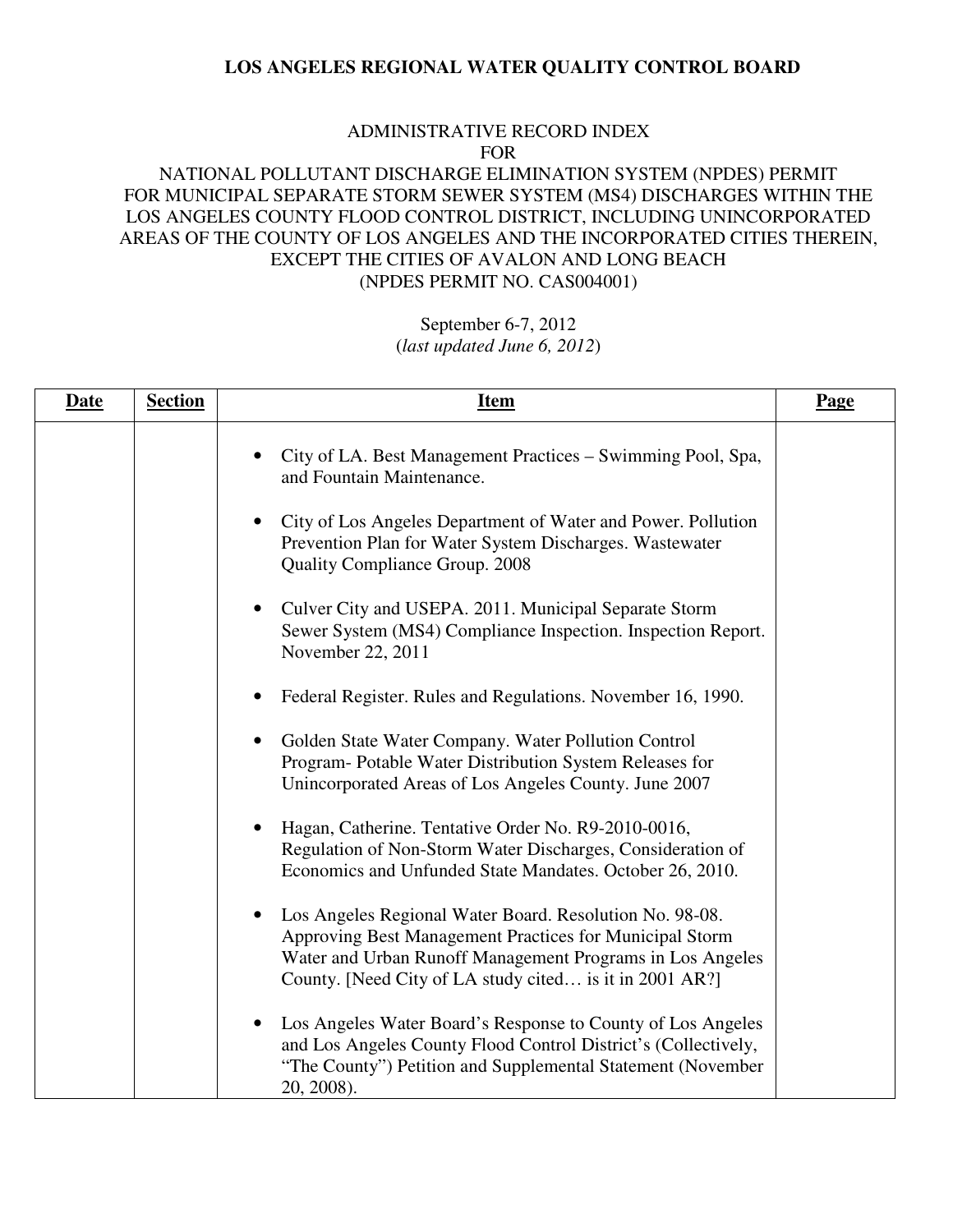#### ADMINISTRATIVE RECORD INDEX FOR

### NATIONAL POLLUTANT DISCHARGE ELIMINATION SYSTEM (NPDES) PERMIT FOR MUNICIPAL SEPARATE STORM SEWER SYSTEM (MS4) DISCHARGES WITHIN THE LOS ANGELES COUNTY FLOOD CONTROL DISTRICT, INCLUDING UNINCORPORATED AREAS OF THE COUNTY OF LOS ANGELES AND THE INCORPORATED CITIES THEREIN, EXCEPT THE CITIES OF AVALON AND LONG BEACH (NPDES PERMIT NO. CAS004001)

| <b>Date</b> | <b>Section</b> | <b>Item</b>                                                                                                                                                                                                                                                                                                                                                                                                                                                                   | Page |
|-------------|----------------|-------------------------------------------------------------------------------------------------------------------------------------------------------------------------------------------------------------------------------------------------------------------------------------------------------------------------------------------------------------------------------------------------------------------------------------------------------------------------------|------|
|             |                | LWA. Proposed Conditions to Allow for the Continued<br>Exemption of Landscape Irrigation Discharges. January 30,<br>2012.                                                                                                                                                                                                                                                                                                                                                     |      |
|             |                | Opposition Brief of Respondent State Water Resources Control<br>Board and Respondent California Regional Water Quality<br>Control Board, Los Angeles Region, to the County of Los<br>Angeles' and Los Angeles County Flood Control District's<br>Petition for Writ of Mandate. County of Los Angeles and Los<br>Angeles County Flood Control District v. State Water Board;<br>California Regional Water Board, Los Angeles Region. Case<br>No. BS122724.                     |      |
|             |                | PA Department of Health. Fact Sheet on Cyanuric Acid and<br>$\bullet$<br><b>Stabilized Chlorine Products.</b>                                                                                                                                                                                                                                                                                                                                                                 |      |
|             |                | Pirarat, N. et al. The Pathological Effects of Melamine and<br>Cyanuric Acid in the Diet of Walking Catfish (Clarius<br>batrachus). J Comp Pathol. 2012 Feb 6.                                                                                                                                                                                                                                                                                                                |      |
|             |                | Statements of Decision in RE L.A. COUNTY MUNICIPAL<br>STORM WATER PERMIT LITIGATION [Cities Of Arcadia, et<br>al. v. RWQCB, LASC Case No. BS080548; City of Los Angeles<br>v. RWQCB, LASC Case No. BS080753; County of Los Angeles<br>v. RWQCB; LASC Case No. BS080758; City of Alhambra v.<br>RWQCB, LASC Case No. BS080791; Los Angeles County<br>EDC v. RWQCB, LASC Case No. BS080792; City of<br>Monrovia, et al. v. RWQCB, LASC Case No. BS 080807]<br>(March 25, 2005). |      |
|             |                | State Water Board. Attachment B – Special Protections for                                                                                                                                                                                                                                                                                                                                                                                                                     |      |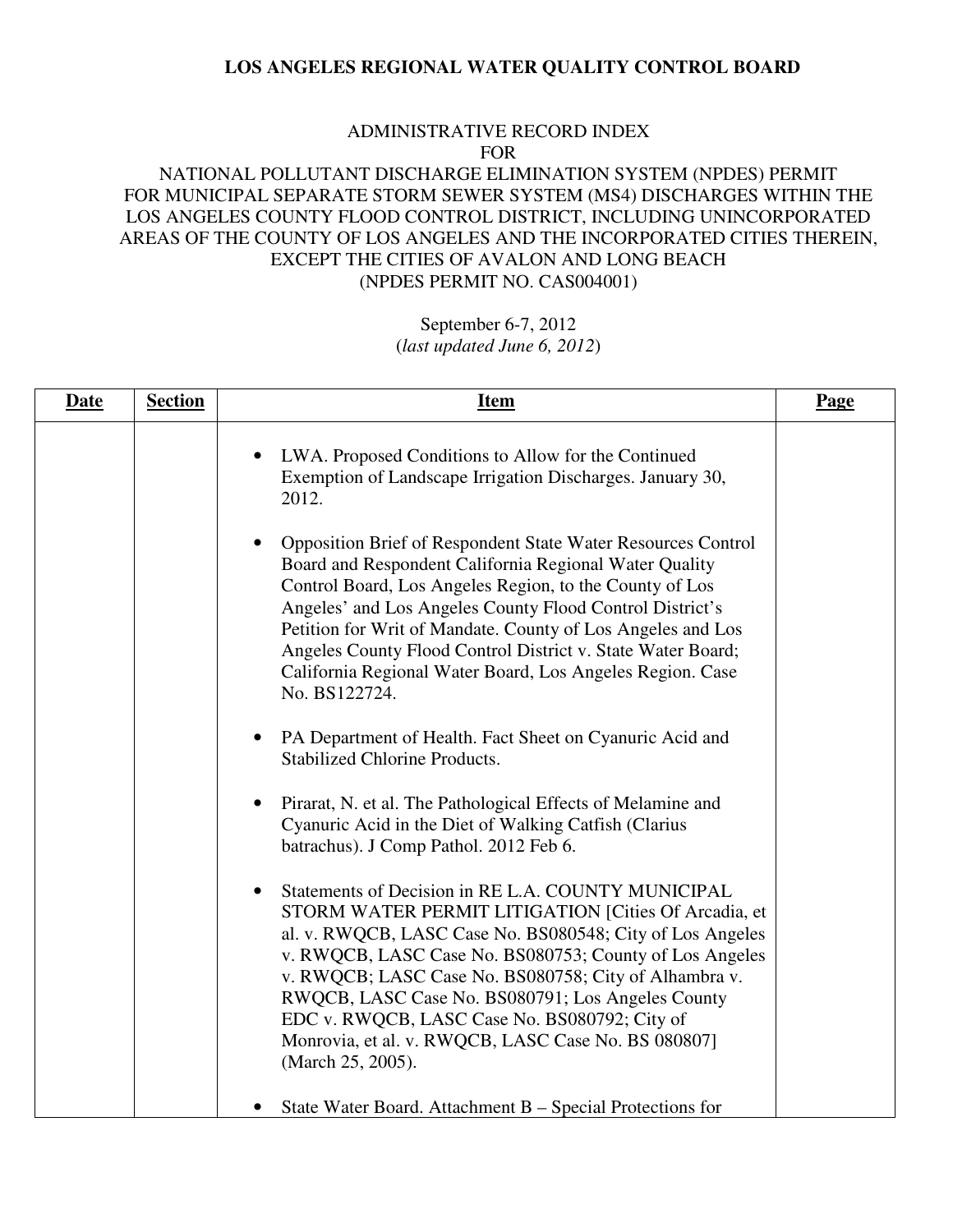#### ADMINISTRATIVE RECORD INDEX FOR

# NATIONAL POLLUTANT DISCHARGE ELIMINATION SYSTEM (NPDES) PERMIT FOR MUNICIPAL SEPARATE STORM SEWER SYSTEM (MS4) DISCHARGES WITHIN THE LOS ANGELES COUNTY FLOOD CONTROL DISTRICT, INCLUDING UNINCORPORATED AREAS OF THE COUNTY OF LOS ANGELES AND THE INCORPORATED CITIES THEREIN, EXCEPT THE CITIES OF AVALON AND LONG BEACH (NPDES PERMIT NO. CAS004001)

| <b>Date</b> | <b>Section</b> | <b>Item</b>                                                                                                                                                                                                                                                              | Page |
|-------------|----------------|--------------------------------------------------------------------------------------------------------------------------------------------------------------------------------------------------------------------------------------------------------------------------|------|
|             |                | Areas of Special Biological Significance, Governing Point<br>Source Discharges of Storm Water and Nonpoint Source Waste<br>Discharges. March 16, 2012 version.                                                                                                           |      |
|             |                | State Water Board. Attachment B – Special Protections for<br>$\bullet$<br>Areas of Special Biological Significance, Governing Point<br>Source Discharges of Storm Water and Nonpoint Source Waste<br>Discharges. Flow chart.                                             |      |
|             |                | USEPA. Model Ordinances to Protect Local Resources - Illicit<br>$\bullet$<br>Discharges.<br>http://www.epa.gov/owow/NPS/ordinance/mo15.htm (accessed<br>on 5/8/2012).                                                                                                    |      |
|             |                | USEPA. Storm Water Management Fact Sheet - Non-Storm<br>$\bullet$<br>Water Discharges to Storm Sewers. EPA 832-F-99-022.<br>September 1999.                                                                                                                              |      |
|             |                | IV.<br><b>Effluent Limitations and Discharge Specifications</b>                                                                                                                                                                                                          |      |
|             |                | Hagan, Catherine. Regulatory Authority for Imposing Numeric<br>$\bullet$<br>Effluent Limits on Dry Weather, Non-Storm Water Discharges,<br>in Municipal Storm Water Permits. Memo to Chairman Wright<br>and San Diego Regional Water Board Members. November 5,<br>2009. |      |
|             |                | <b>Receiving Water Limitations</b><br>V.                                                                                                                                                                                                                                 |      |
|             |                |                                                                                                                                                                                                                                                                          |      |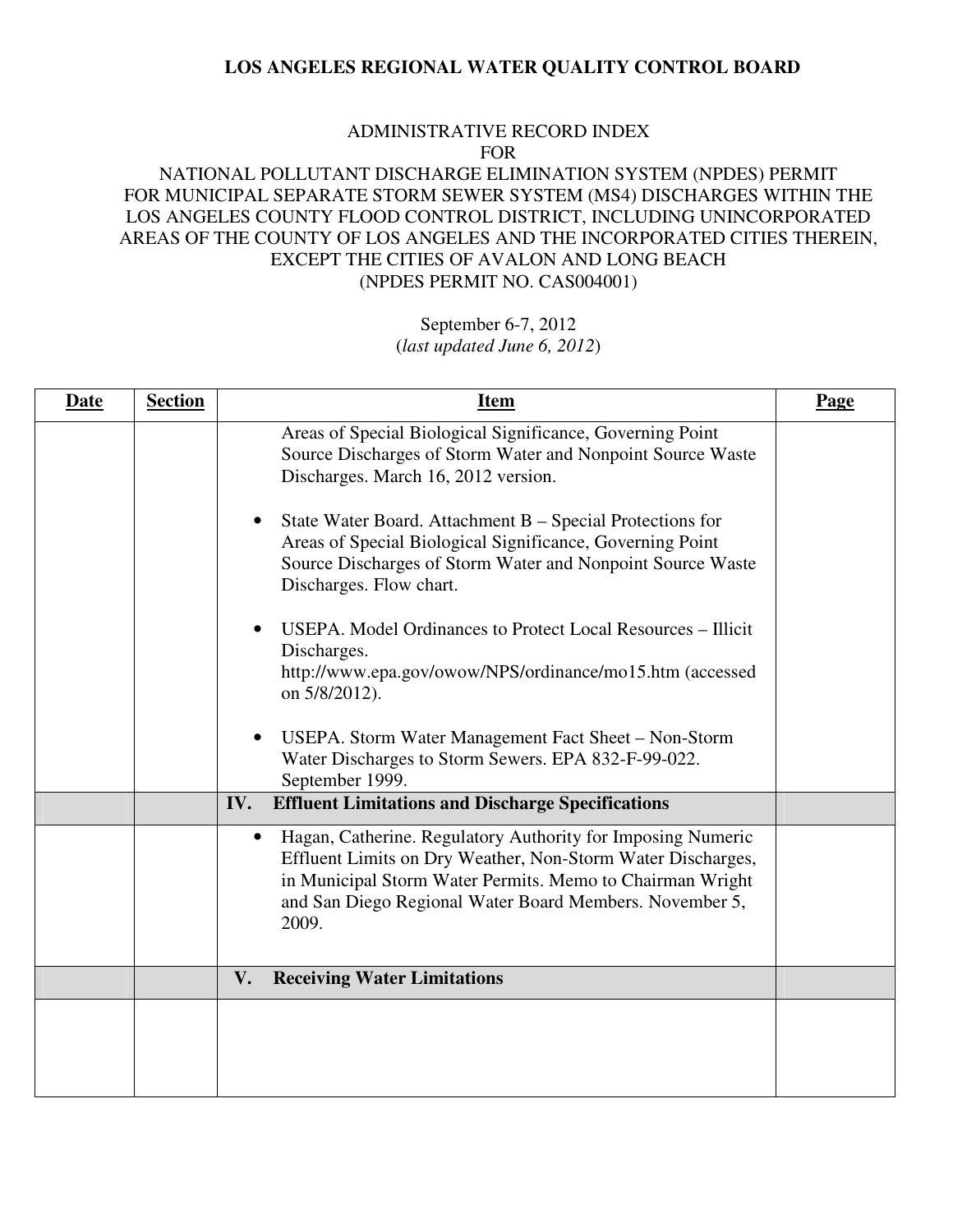#### ADMINISTRATIVE RECORD INDEX FOR

# NATIONAL POLLUTANT DISCHARGE ELIMINATION SYSTEM (NPDES) PERMIT FOR MUNICIPAL SEPARATE STORM SEWER SYSTEM (MS4) DISCHARGES WITHIN THE LOS ANGELES COUNTY FLOOD CONTROL DISTRICT, INCLUDING UNINCORPORATED AREAS OF THE COUNTY OF LOS ANGELES AND THE INCORPORATED CITIES THEREIN, EXCEPT THE CITIES OF AVALON AND LONG BEACH (NPDES PERMIT NO. CAS004001)

| <b>Date</b> | <b>Section</b> | <b>Item</b>                                                                                                                                                                                                                                                                                                                                                                                                        | <b>Page</b> |
|-------------|----------------|--------------------------------------------------------------------------------------------------------------------------------------------------------------------------------------------------------------------------------------------------------------------------------------------------------------------------------------------------------------------------------------------------------------------|-------------|
|             |                | <b>Provisions</b><br>VI.                                                                                                                                                                                                                                                                                                                                                                                           |             |
|             |                | <b>A. Standard Provisions</b>                                                                                                                                                                                                                                                                                                                                                                                      |             |
|             |                | 40 CFR 122.26(d)<br>$\bullet$                                                                                                                                                                                                                                                                                                                                                                                      |             |
|             |                | <b>B. Monitoring and Reporting Program (MRP)</b><br><b>Requirements</b>                                                                                                                                                                                                                                                                                                                                            |             |
|             |                | Alteration of streamflow magnitudes and potential ecological<br>$\bullet$<br>consequences: a multiregional assessment. Carlisle D.M.,<br>Wolock, and Meador.                                                                                                                                                                                                                                                       |             |
|             |                | Chapman, G.A., D.L. Denton, and J.M. Lazorchak, eds., Short-<br>Termi Methods for Estimating the Chronic Toxicity of Effluents<br>and Receiving Waters to West Coast Marine and Estuarine<br>Organisms. 1st ed. EPA/600/R-95-136. National Health and<br>Ecological Effect Research Laboratory, Newport, Oregon, EPA<br>Region IX, San Franceisco, CA, National Exposure Research<br>Laboratory, Cincinnati, Ohio. |             |
|             |                | Comparability of Suspended-Sediment Concentration and Total<br>$\bullet$<br>Suspended Solids Data, Gray et al., USGS                                                                                                                                                                                                                                                                                               |             |
|             |                | Denton DL, Miller JM, Stuber RA. 2007. EPA Regions 8, 9 and<br>$\bullet$<br>10 toxicity training tool (TTT). January 2010. San Francisco,<br>CA. Guidance Manual for the Preparation of Part 2 of the<br>NPDES Permit Applications for Discharges from Municipal<br><b>Separate Storm Sewer Systems</b>                                                                                                            |             |
|             |                | Guidance Manual for the Preparation of Part 2 of the NPDES<br>Permit Applications for Discharges from Municipal Separate<br><b>Storm Sewer Systems</b>                                                                                                                                                                                                                                                             |             |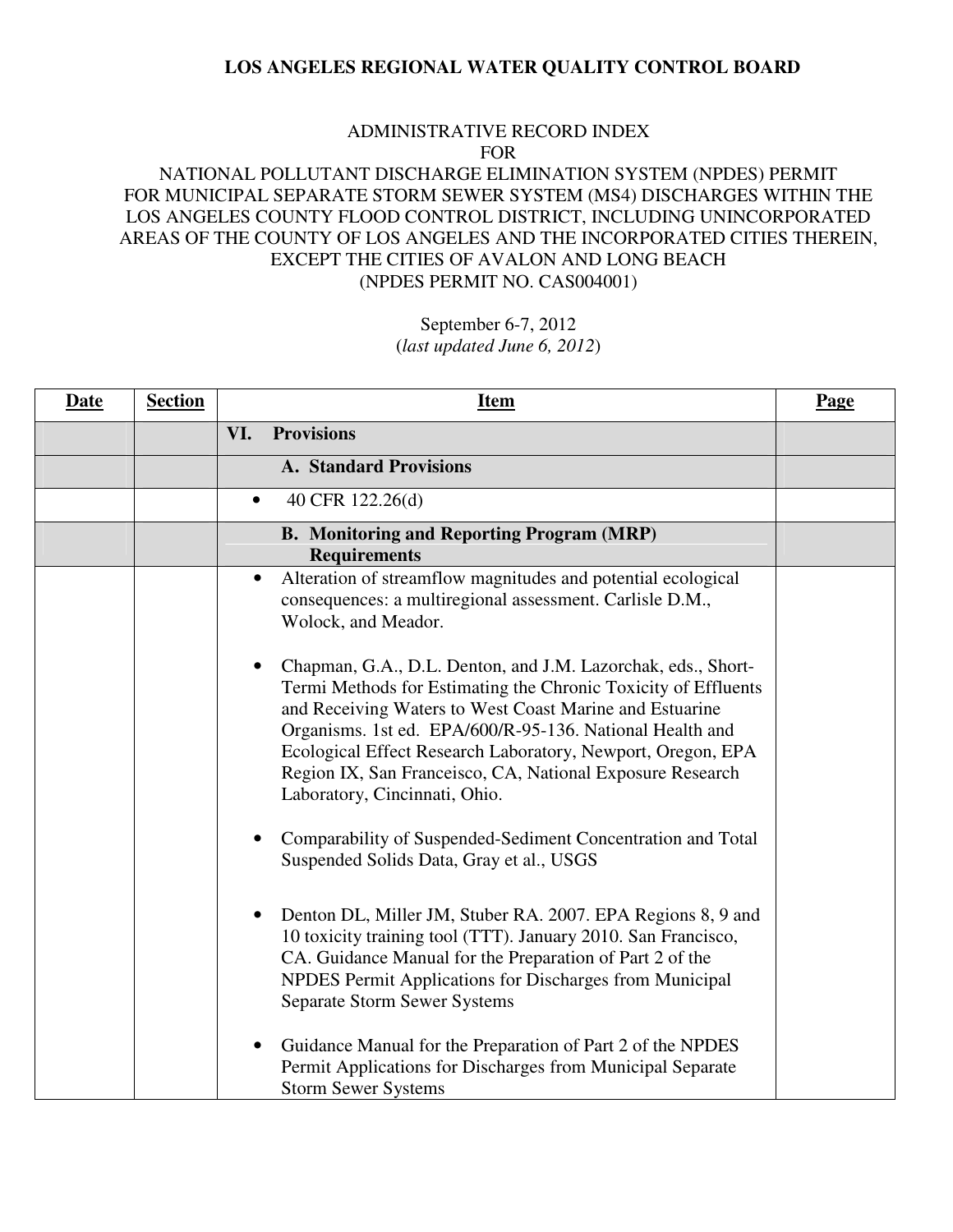#### ADMINISTRATIVE RECORD INDEX FOR

# NATIONAL POLLUTANT DISCHARGE ELIMINATION SYSTEM (NPDES) PERMIT FOR MUNICIPAL SEPARATE STORM SEWER SYSTEM (MS4) DISCHARGES WITHIN THE LOS ANGELES COUNTY FLOOD CONTROL DISTRICT, INCLUDING UNINCORPORATED AREAS OF THE COUNTY OF LOS ANGELES AND THE INCORPORATED CITIES THEREIN, EXCEPT THE CITIES OF AVALON AND LONG BEACH (NPDES PERMIT NO. CAS004001)

| <b>Date</b> | <b>Section</b> | <b>Item</b>                                                                                                                                                                                                                                                                                                                                                                                                                                                                                                                                                                                                                                                                                                                                                                                                                                                                                                                                                                                                          | Page |
|-------------|----------------|----------------------------------------------------------------------------------------------------------------------------------------------------------------------------------------------------------------------------------------------------------------------------------------------------------------------------------------------------------------------------------------------------------------------------------------------------------------------------------------------------------------------------------------------------------------------------------------------------------------------------------------------------------------------------------------------------------------------------------------------------------------------------------------------------------------------------------------------------------------------------------------------------------------------------------------------------------------------------------------------------------------------|------|
|             |                | Los Angeles Department of Public Works, Precipitation.<br>http://dpw.lacounty.gov/wrd/Precip/index.cfmEffluents and<br>Receiving Waters to Freshwater Organisms. 4th ed. EPA 821-R-<br>02-013. U.S. Environmental Protection Agency, Office of<br>Water (4303T), Washington, D.C.<br><b>NPDES MSGP</b><br>$\bullet$<br>NPDES Storm Water Sampling Guidance Document, EPA 833-<br>$\bullet$<br>8-92-001. U.S. Environmental Protection Agency, Office of<br>Water (EN 336).<br>NPDES Storm Water Sampling Guidance Document.<br>$\bullet$<br>USEPA.1992. EPA 833-3-92-001. July 1992.<br>Rapid Evaluation of Sediment Budgets. 2004. Stream Systems<br>$\bullet$<br>Technology Center. Stream Notes. April 2004.<br>USEPA, Short-term Methods for Estimating the Chronic<br>$\bullet$<br>Toxicity of Effluents and Receiving Waters to Marine and<br>Estuarine Organisms. 3rd ed. EPA-821-R-02-014.<br>Ventura County MS4 Monitoring Program, Los Angeles<br>$\bullet$<br><b>Regional Water Quality Control Board</b> |      |
|             |                | C. Special Provisions: Watershed Management Programs                                                                                                                                                                                                                                                                                                                                                                                                                                                                                                                                                                                                                                                                                                                                                                                                                                                                                                                                                                 |      |
|             |                |                                                                                                                                                                                                                                                                                                                                                                                                                                                                                                                                                                                                                                                                                                                                                                                                                                                                                                                                                                                                                      |      |
|             |                |                                                                                                                                                                                                                                                                                                                                                                                                                                                                                                                                                                                                                                                                                                                                                                                                                                                                                                                                                                                                                      |      |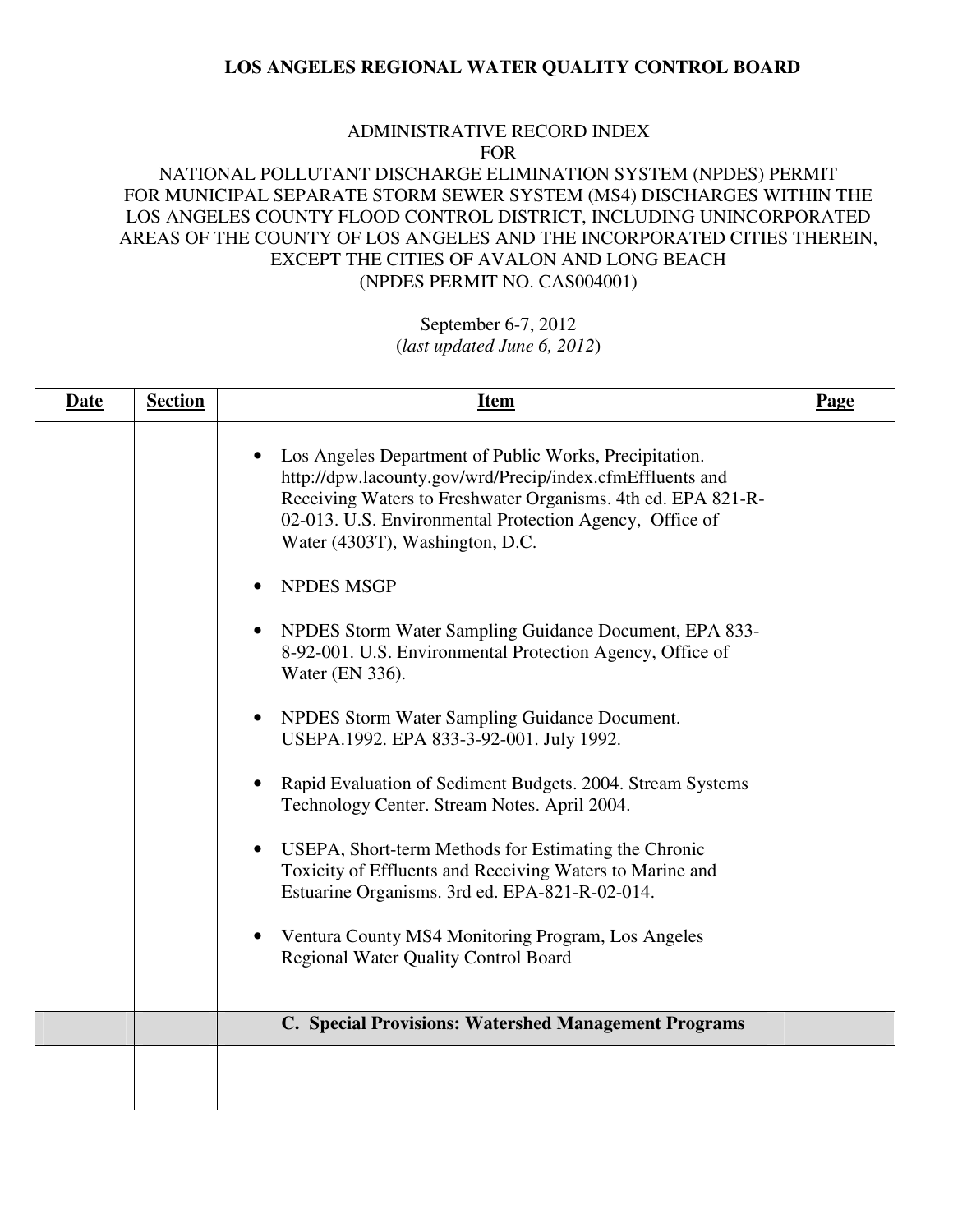#### ADMINISTRATIVE RECORD INDEX FOR

# NATIONAL POLLUTANT DISCHARGE ELIMINATION SYSTEM (NPDES) PERMIT FOR MUNICIPAL SEPARATE STORM SEWER SYSTEM (MS4) DISCHARGES WITHIN THE LOS ANGELES COUNTY FLOOD CONTROL DISTRICT, INCLUDING UNINCORPORATED AREAS OF THE COUNTY OF LOS ANGELES AND THE INCORPORATED CITIES THEREIN, EXCEPT THE CITIES OF AVALON AND LONG BEACH (NPDES PERMIT NO. CAS004001)

| <b>Date</b> | <b>Section</b> | <b>Item</b>                                                                                                                                                                                                                                                                | <b>Page</b> |
|-------------|----------------|----------------------------------------------------------------------------------------------------------------------------------------------------------------------------------------------------------------------------------------------------------------------------|-------------|
|             |                | D. Special Provisions: Minimum Control Measures                                                                                                                                                                                                                            |             |
|             |                | Hydromodification Effects on Flow Peaks and Durations in<br>$\bullet$<br>Southern California Urbanizing Watersheds; Robert J. Hawley,<br>Brian P. Bledsoe, and Eric D. Stein                                                                                               |             |
|             |                | Investigation of the Feasibility and Benefits of Low-Impact Site<br>Design Practices ("LID") for Ventura County. Richard R.<br>Horner                                                                                                                                      |             |
|             |                | LID Credit Calculator speadsheet<br>٠                                                                                                                                                                                                                                      |             |
|             |                | Memorandum to Tom Dalziel: Design of Integrated<br>Management Practices Vertical Position of Underdrains in<br>Bioretention Facilities Review and Interim Guidance; Dan<br>Cloak, Dan Cloak Environmental Consulting                                                       |             |
|             |                | Municipal Regional Stormwater NPDES Permit, Order No. R2-<br>٠<br>2011-0083, NPDES Permit No. CAS612008, Amendment<br>Revising Order No. R2-2009-0074; California Regional Water<br>Quality Control Board San Francisco Bay Region                                         |             |
|             |                | Riparian Buffer Guidebook, Protecting Streams and River<br>Corridors, Creating Effective Local Riparian Buffer Ordinances.<br>Seth J. Wenger and Laurie Fowler. Public Policy Research<br>Series, Carl Vinson Institute of Government. The University of<br>Georgia. 2000. |             |
|             |                | Robert Pitt, National Stormwater Quality Database Version 3<br>٠<br>(http://unix.eng.ua.edu/~rpitt/Research/ms4/mainms4.shtml, last<br>visited May 15, 2012.)                                                                                                              |             |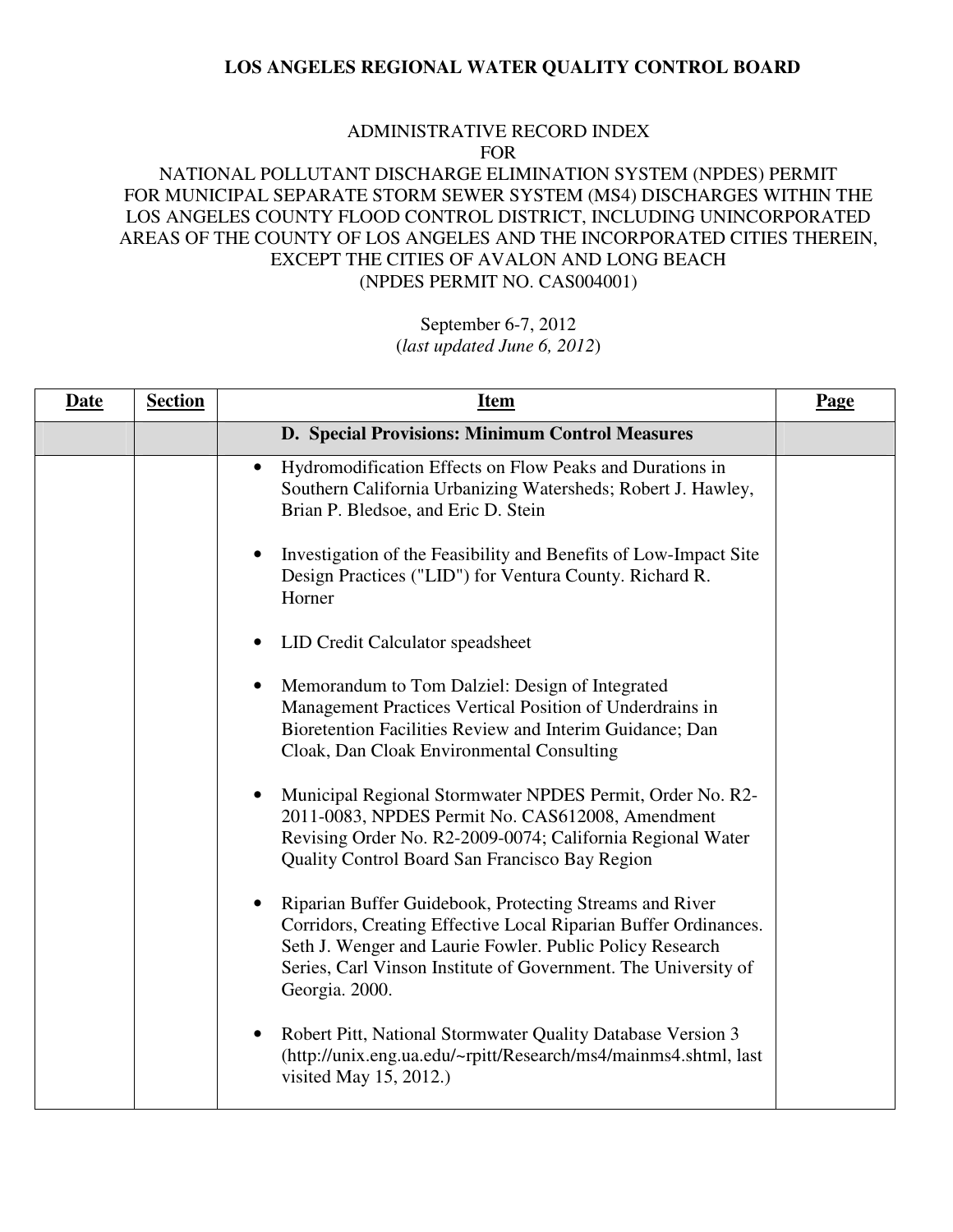#### ADMINISTRATIVE RECORD INDEX FOR

# NATIONAL POLLUTANT DISCHARGE ELIMINATION SYSTEM (NPDES) PERMIT FOR MUNICIPAL SEPARATE STORM SEWER SYSTEM (MS4) DISCHARGES WITHIN THE LOS ANGELES COUNTY FLOOD CONTROL DISTRICT, INCLUDING UNINCORPORATED AREAS OF THE COUNTY OF LOS ANGELES AND THE INCORPORATED CITIES THEREIN, EXCEPT THE CITIES OF AVALON AND LONG BEACH (NPDES PERMIT NO. CAS004001)

| <b>Date</b> | <b>Section</b> | <b>Item</b>                                                                                                                                                                                         | Page |
|-------------|----------------|-----------------------------------------------------------------------------------------------------------------------------------------------------------------------------------------------------|------|
|             |                | Soil Quality--Urban Technical Note No. 2. Urban Soil<br>$\bullet$<br>Compaction. United States Department of Agriculture, Natural<br>Resources Conservation Service. March 2000.                    |      |
|             |                | South Orange County Hydromodification Management Plan.<br>December 2011                                                                                                                             |      |
|             |                | Stormwater C.3 Guidebook, Stormwater Quality Requirements<br>$\bullet$<br>for Development Applications First Edition; Contra Costa Clean<br>Water Program                                           |      |
|             |                | Stream fish occurrence in response to impervious cover, historic<br>$\bullet$<br>land use, and hydrogeomorphic factors. Wenger S.J., J.T.<br>Peterson, M.C. Freeman, B.J. Freeman, and D.D. Homans. |      |
|             |                | Technical Guidance on Implementing the Stormwater Runoff<br>$\bullet$<br>Requirements for Federal Projects under Section 438 of the<br>Energy Independence and Security Act, USEPA Office of Water  |      |
|             |                | USEPA Trash Clarification Letter dated April 10, 2008; Signed<br>$\bullet$<br>by Alexis Strauss, USEPA                                                                                              |      |
|             |                | Ventura County Technical Guidance Manual for Stormwater<br>$\bullet$<br>Quality Control Measures Manual Update 2011; Prepared by<br>Larry Walker Associates and Geosyntec Consultants               |      |
|             |                | WERF, ASCE, USEPA, International Stormwater BMP<br>$\bullet$<br>Database (http://www.bmpdatabase.org/BMPPerformance.htm,<br>last visited May 31, 2012)                                              |      |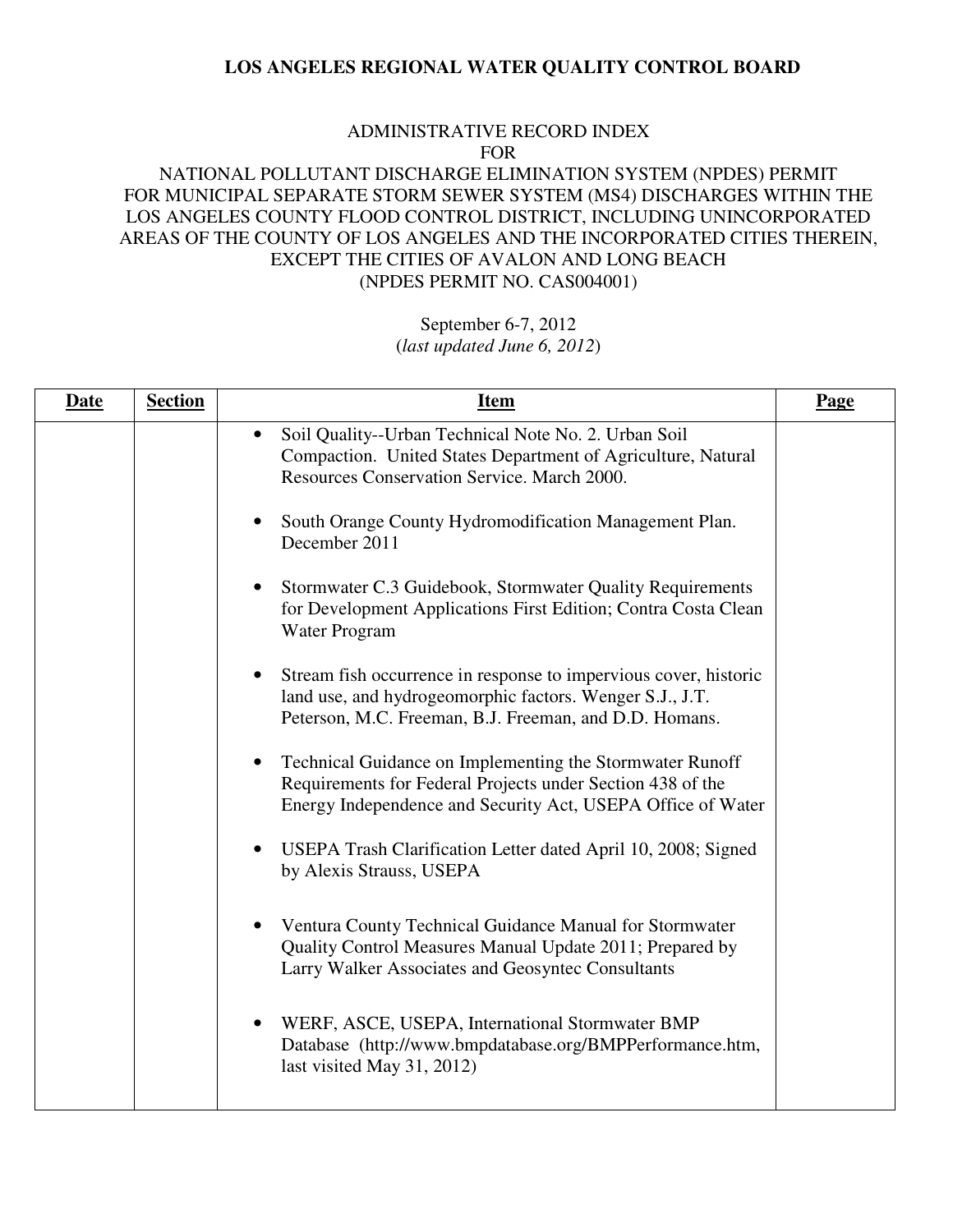#### ADMINISTRATIVE RECORD INDEX FOR

# NATIONAL POLLUTANT DISCHARGE ELIMINATION SYSTEM (NPDES) PERMIT FOR MUNICIPAL SEPARATE STORM SEWER SYSTEM (MS4) DISCHARGES WITHIN THE LOS ANGELES COUNTY FLOOD CONTROL DISTRICT, INCLUDING UNINCORPORATED AREAS OF THE COUNTY OF LOS ANGELES AND THE INCORPORATED CITIES THEREIN, EXCEPT THE CITIES OF AVALON AND LONG BEACH (NPDES PERMIT NO. CAS004001)

| <b>Date</b> | <b>Section</b> | <b>Item</b>                                                                                                                                                                             | Page |
|-------------|----------------|-----------------------------------------------------------------------------------------------------------------------------------------------------------------------------------------|------|
|             |                | E. Special Provisions: Total Maximum Daily Load<br><b>Provisions</b>                                                                                                                    |      |
|             |                | Los Angeles Regional Water Quality Control Board Basin Plan, June<br>13, 1994                                                                                                           |      |
|             |                | Chapter 2 Beneficial Uses approved by Regional Board on November<br>10, 2011                                                                                                            |      |
|             |                | Chapter 7 Total Maximum Daily Loads approved by Regional Water<br>Board on December 8, 2011                                                                                             |      |
|             |                | Total Maximum Daily Loads BPAs not included in Chapter 7 as of<br>December 8, 2011:                                                                                                     |      |
|             |                | Santa Monica Bay Nearshore and Offshore Debris TMDL,<br>Santa Clara River Estuary and Reaches 3, 5, 6, and 7 Indicator<br>$\bullet$<br>Bacteria TMDL                                    |      |
|             |                | Machado Lake Pesticides and PCBs TMDL<br>Los Angeles River Watershed Bacteria TMDL<br>$\bullet$                                                                                         |      |
|             |                | Dominguez Channel and Greater Los Angeles and Long Beach<br>$\bullet$<br>Harbor Waters Toxic Pollutants TMDL                                                                            |      |
|             |                | Total Maximum Daily Loads Staff Reports:<br>Total Maximum Daily Loads for Nitrogen Compounds and<br>٠<br>Related Effects in Los Angeles River and Tributaries, Revised<br>July 10, 2003 |      |
|             |                | Trash Total Maximum Daily Loads for the Ballona Creek and<br>$\bullet$<br>Wetland, January 16, 2004<br>Trash Total Maximum Daily Load for Lake Elizabeth, Munz                          |      |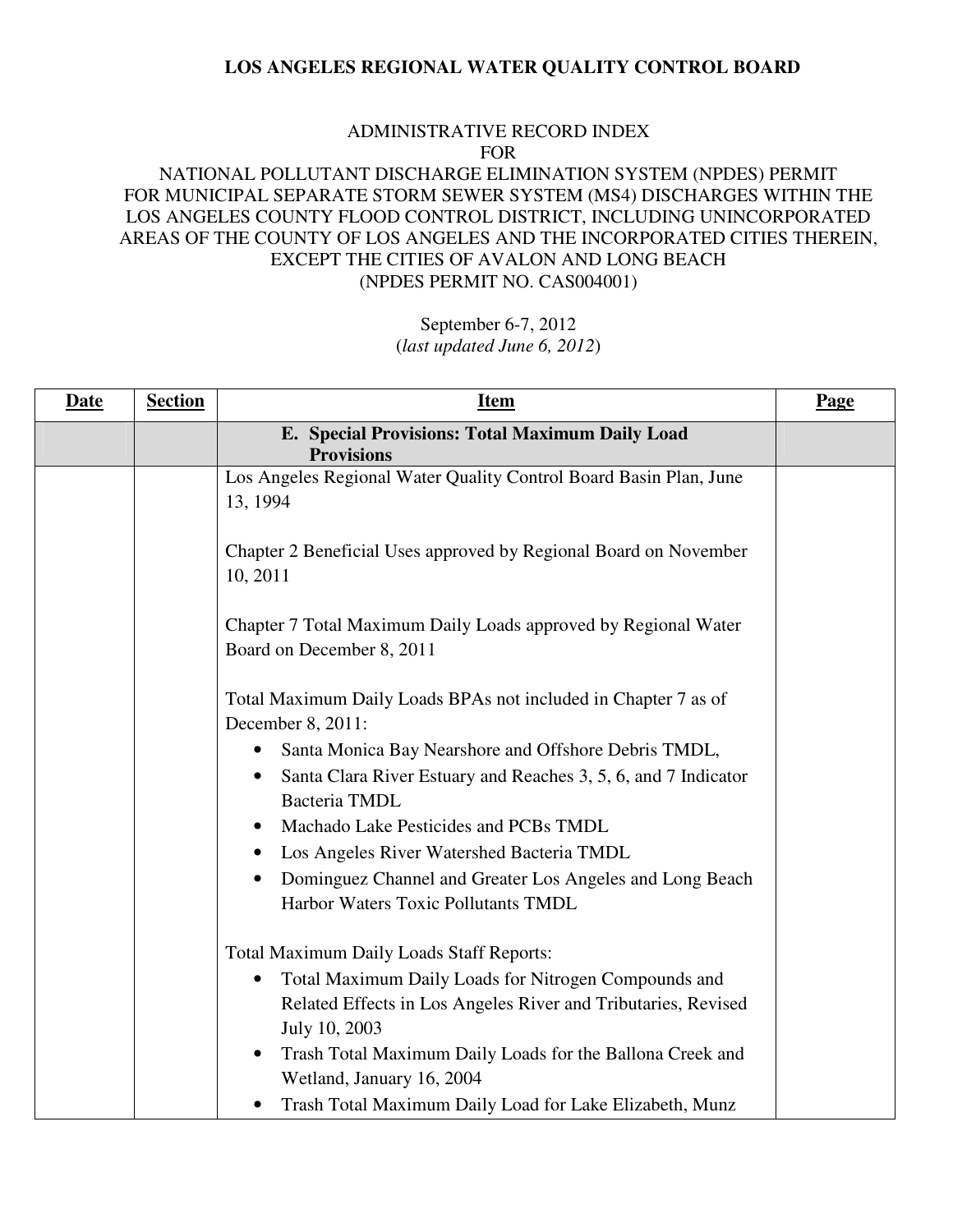#### ADMINISTRATIVE RECORD INDEX FOR

### NATIONAL POLLUTANT DISCHARGE ELIMINATION SYSTEM (NPDES) PERMIT FOR MUNICIPAL SEPARATE STORM SEWER SYSTEM (MS4) DISCHARGES WITHIN THE LOS ANGELES COUNTY FLOOD CONTROL DISTRICT, INCLUDING UNINCORPORATED AREAS OF THE COUNTY OF LOS ANGELES AND THE INCORPORATED CITIES THEREIN, EXCEPT THE CITIES OF AVALON AND LONG BEACH (NPDES PERMIT NO. CAS004001)

| <b>Date</b><br><b>Section</b> | <b>Item</b>                                                                                                                                                                                                                                                                                                                                                                                                                                                                                                         | Page |
|-------------------------------|---------------------------------------------------------------------------------------------------------------------------------------------------------------------------------------------------------------------------------------------------------------------------------------------------------------------------------------------------------------------------------------------------------------------------------------------------------------------------------------------------------------------|------|
|                               | Lake and Lake Hughes in the Santa Clara River Watershed, July<br>11, 2007<br>Trash Total Maximum Daily Load for Machado Lake in the<br>$\bullet$<br>Dominguez Channel Watershed, July 11, 2007<br>Trash Total Maximum Daily Load for Legg Lake, July 11, 2007<br>Trash Total Maximum Daily Loads for the Los Angeles River<br>Watershed, August 9, 2007<br>Trash Total Maximum Daily Load for the Malibu Creek<br>$\bullet$<br>Watershed, February 14, 2008<br>Santa Monica Bay Nearshore and Offshore Debris TMDL, |      |
|                               | October 25, 2010<br><b>Ballona Creek Trash Calculations Spreadsheets</b><br>Santa Ana Region TMDL:                                                                                                                                                                                                                                                                                                                                                                                                                  |      |
|                               | Middle Sana Ana River Watershed Waterbodies Bacterial<br>$\bullet$<br>Indicatory TMDL (Resolution No. R8-2005-0001 and<br>Attachment to Resolution No. R8-2005-0001), August 26, 2005                                                                                                                                                                                                                                                                                                                               |      |
|                               | <b>USEPA TMDLs:</b><br>Malibu Creek Nutrients TMDL, March 21, 2002<br>$\bullet$<br>San Gabriel River Metals TMDL, March 26, 2007<br>Los Cerritos Channel Metals TMDL, March 17, 2010<br>Ballona Creek Wetlands TMDLs for Sediment and Invasive<br>$\bullet$<br>Exotic Vegetation, March 26, 2012<br>Long Beach City Beaches and Los Angeles River Estuary<br>TMDLs for Indicator Bacteria, March 26, 2012                                                                                                           |      |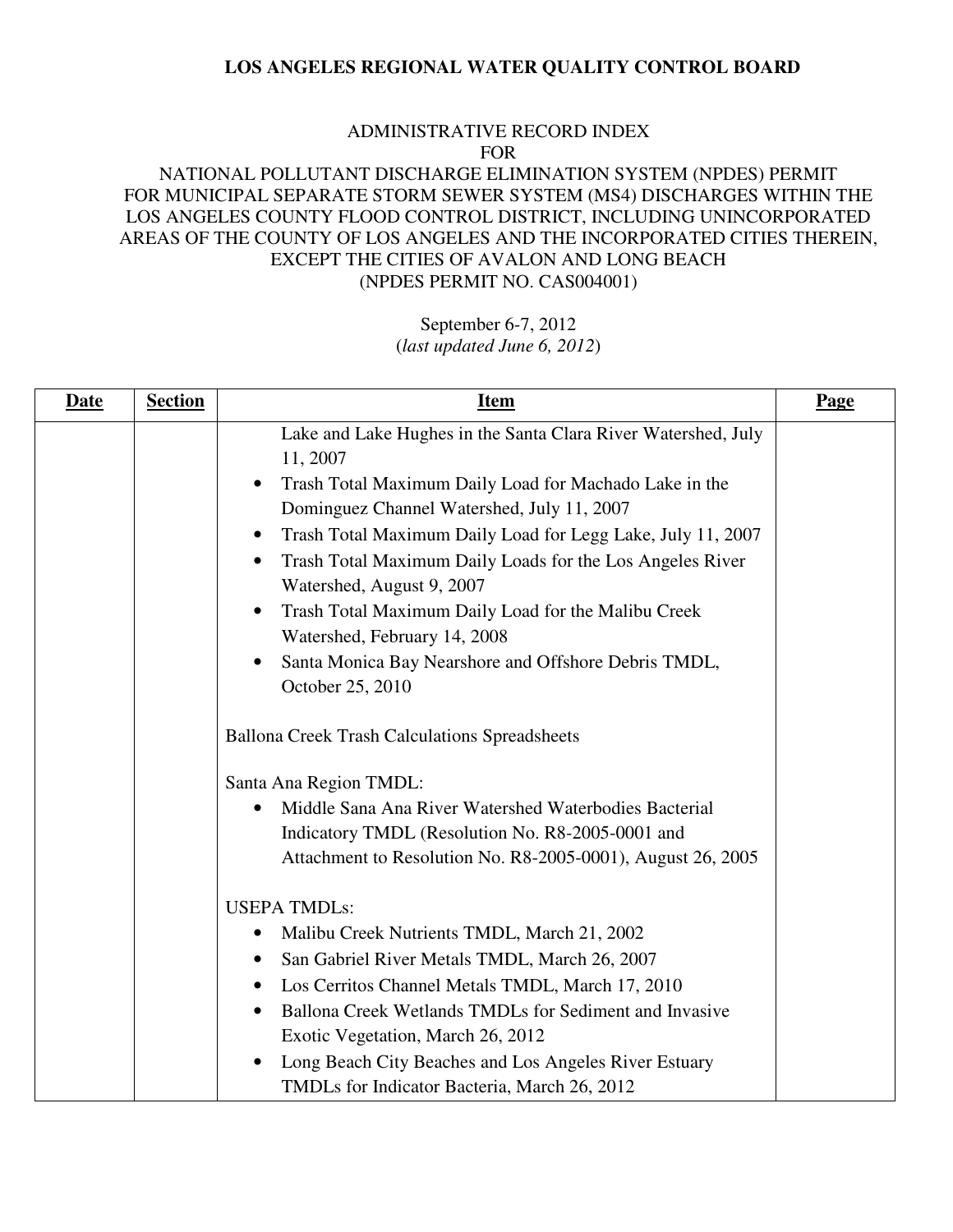#### ADMINISTRATIVE RECORD INDEX FOR

# NATIONAL POLLUTANT DISCHARGE ELIMINATION SYSTEM (NPDES) PERMIT FOR MUNICIPAL SEPARATE STORM SEWER SYSTEM (MS4) DISCHARGES WITHIN THE LOS ANGELES COUNTY FLOOD CONTROL DISTRICT, INCLUDING UNINCORPORATED AREAS OF THE COUNTY OF LOS ANGELES AND THE INCORPORATED CITIES THEREIN, EXCEPT THE CITIES OF AVALON AND LONG BEACH (NPDES PERMIT NO. CAS004001)

| <b>Date</b> | <b>Section</b> | <b>Item</b>                                                                                                                                                                                                                                                                                                                                            | <b>Page</b> |
|-------------|----------------|--------------------------------------------------------------------------------------------------------------------------------------------------------------------------------------------------------------------------------------------------------------------------------------------------------------------------------------------------------|-------------|
|             |                | Los Angeles Area Lakes TMDLs for Nitrogen, Phosphorus,<br>$\bullet$<br>Mercury, Trash, Organochlorine Pesticides and PCBs, March<br>26, 2012                                                                                                                                                                                                           |             |
|             |                | Santa Monica Bay TMDLs DDTs and PCBs, March 26, 2012<br>2004 Santa Monica Bay Beaches Bacteria TMDL Coordinated<br>Shoreline Monitoring Plan                                                                                                                                                                                                           |             |
|             |                | Public Review Period and Tentative Approval of Changes to the<br>$\bullet$<br>Santa Monica Bay Shoreline Monitoring Requirements<br>Contained in the Monitoring and Reporting Program Under the<br>Los Angeles County Municipal Storm Water Discharge Permit<br>(NPDES NO. CAS004001) and the Santa Monica Bay Beaches<br><b>Bacterial TMDLs</b>       |             |
|             |                | Final Approval of Changes to the Santa Monica Bay Shoreline<br>$\bullet$<br>Monitoring Requirements Contained in the Monitoring and the<br>Reporting Program Under the Los Angeles County Municipal<br>Storm Water Discharge Permit (NPDES NO. CAS004001) to<br>Conform to the Extent Possible with the Santa Monica Beaches<br><b>Bacterial TMDLs</b> |             |
|             |                | Santa Monica Bay Beaches Bacteria TMDL Implementation<br>$\bullet$<br>Plans for Jurisdictional Groups 1 through 7 (2005)                                                                                                                                                                                                                               |             |
|             |                | Dwight, R. H. et al., Estimating the Economic Burden from<br>$\bullet$<br>Illnesses Associated with Recreational Coastal Water Pollution -<br>A Case Study in Orange County, California, Journal of<br>Environmental Management, 76(2): 95-103 (2005)                                                                                                  |             |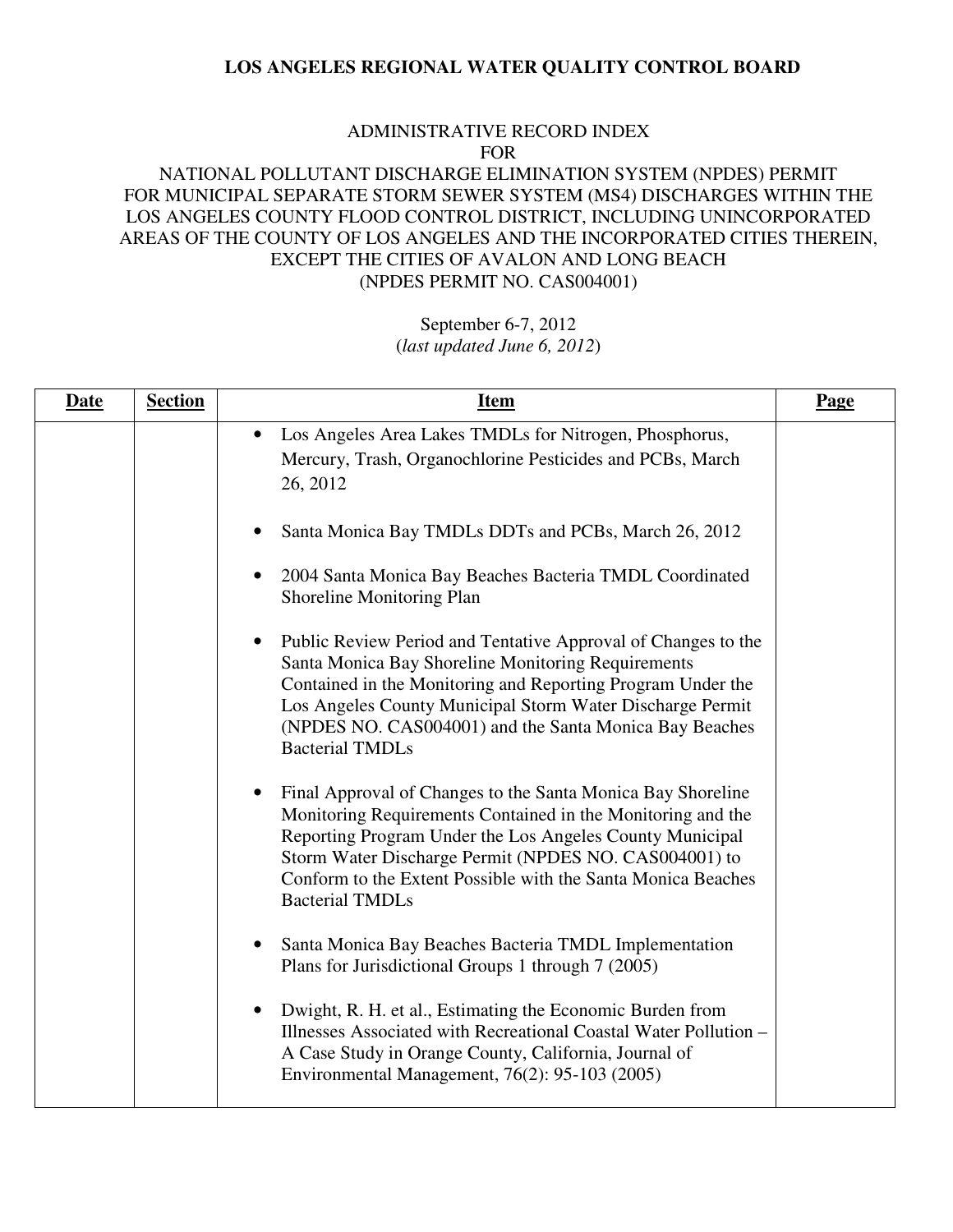#### ADMINISTRATIVE RECORD INDEX FOR

### NATIONAL POLLUTANT DISCHARGE ELIMINATION SYSTEM (NPDES) PERMIT FOR MUNICIPAL SEPARATE STORM SEWER SYSTEM (MS4) DISCHARGES WITHIN THE LOS ANGELES COUNTY FLOOD CONTROL DISTRICT, INCLUDING UNINCORPORATED AREAS OF THE COUNTY OF LOS ANGELES AND THE INCORPORATED CITIES THEREIN, EXCEPT THE CITIES OF AVALON AND LONG BEACH (NPDES PERMIT NO. CAS004001)

| <b>Date</b> | <b>Section</b> | <b>Item</b>                                                                                                                                                                                                                                                                  | <b>Page</b> |
|-------------|----------------|------------------------------------------------------------------------------------------------------------------------------------------------------------------------------------------------------------------------------------------------------------------------------|-------------|
|             |                | Given, S., L. H. Pendleton, and A. B. Boehm, Regional Public<br>$\bullet$<br>Health Cost Estimates of Contaminated Coastal Waters: A Case<br>Study of Gastroenteritis at Southern California Beaches, Env.<br>Sci. Technol. (2006)                                           |             |
|             |                | Gold, M., M. Bartlett, J. Dorsey, and C. McGee, An assessment<br>$\bullet$<br>of inputs of fecal indicator organisms and human enteric viruses<br>from two Santa Monica Bay storm drains. A technical report<br>prepared for the Santa Monica Bay Restoration Project. 1990. |             |
|             |                | Gold, M., M. Bartlett, J. Dorsey, and C. McGee. Storm drains as<br>$\bullet$<br>a source of indicators to the nearshore waters of Santa Monica<br>Bay. A technical report prepared for the Santa Monica Bay<br>Restoration Project. 1991.                                    |             |
|             |                | Gold, M., M. Bartlett, C. McGee, and G. Deets. Pathogens and<br>$\bullet$<br>indicators in storm drains within the Santa Monica Bay<br>watershed. A technical report prepared for the Santa Monica<br>Bay Restoration Project. 1992.                                         |             |
|             |                | Pendleton, L. and Kildow, J., The Non-Market Value of Beach<br>Recreation, Shore and Beach 74 (2): 34-37 (2006).                                                                                                                                                             |             |
|             |                | USC Sea Grant, Huntington Beach Closure Investigation:<br>$\bullet$<br>Technical Review (2000).                                                                                                                                                                              |             |
|             |                | Gold, Mark Andrew. What are the health risks of swimming in<br>$\bullet$<br>Santa Monica Bay?: An examination of the issues surrounding<br>the public health debate. Dissertation, University of California,<br>Los Angeles. 1994.                                           |             |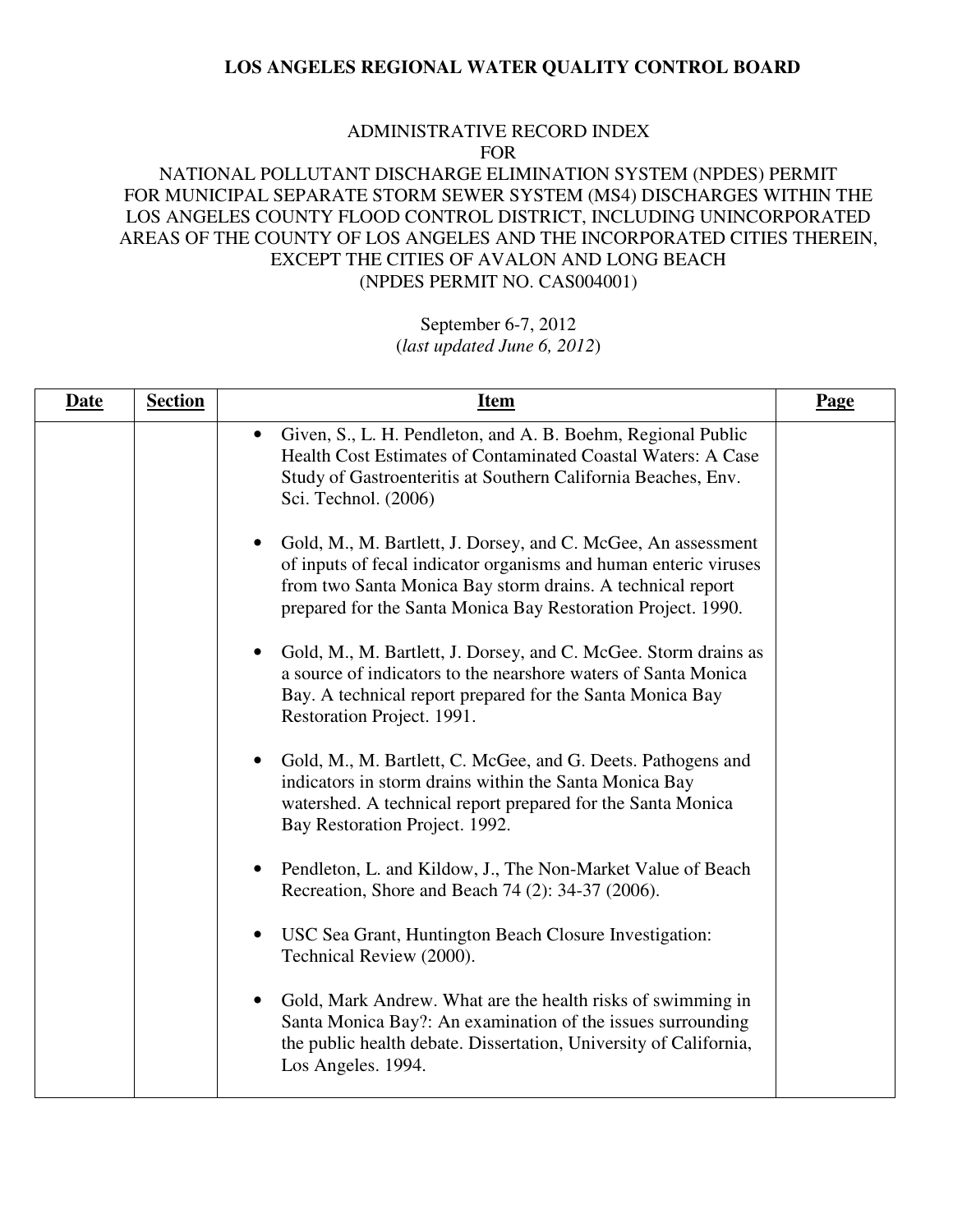#### ADMINISTRATIVE RECORD INDEX FOR

### NATIONAL POLLUTANT DISCHARGE ELIMINATION SYSTEM (NPDES) PERMIT FOR MUNICIPAL SEPARATE STORM SEWER SYSTEM (MS4) DISCHARGES WITHIN THE LOS ANGELES COUNTY FLOOD CONTROL DISTRICT, INCLUDING UNINCORPORATED AREAS OF THE COUNTY OF LOS ANGELES AND THE INCORPORATED CITIES THEREIN, EXCEPT THE CITIES OF AVALON AND LONG BEACH (NPDES PERMIT NO. CAS004001)

# September 6-7, 2012

(*last updated June 6, 2012*)

| <b>Date</b> | <b>Section</b> | <b>Item</b>                                                                                                                                                                                                                                                                                                                                                                                               | Page |
|-------------|----------------|-----------------------------------------------------------------------------------------------------------------------------------------------------------------------------------------------------------------------------------------------------------------------------------------------------------------------------------------------------------------------------------------------------------|------|
|             |                | Haile, Robert W., John S. Witte, Mark Gold, Ron Cressey,<br>$\bullet$<br>Charles McGee, Robert C. Millikan, Alice Glasser, Nina<br>Harawa, Carolyn Ervin, Patricia Harmon, Janice Harper, John<br>Dermand, James Alamillo, Kevin Barrett, Mitchell Nides, and<br>Guang-yu Wang. The health effects of swimming in ocean water<br>contaminated by storm drain runoff. Epidemiology 10(4):355-<br>363.1999. |      |
|             |                | Taggart, Mitzy. Factors affecting shoreline fecal bacteria<br>densities around freshwater outlets at two marine beaches.<br>Dissertation, University of California, Los Angeles. 2002.                                                                                                                                                                                                                    |      |
|             |                | County of Los Angeles. Dry weather discharge treatment<br>$\bullet$<br>feasibility study. Department of Public Works, Watershed<br>Management Division. 2003.                                                                                                                                                                                                                                             |      |
|             |                | United States Environmental Protection Agency. Establishing<br>$\bullet$<br>TMDL "Daily" Loads in Light of the Decision by the U.S. Court<br>of Appeals for the D.C. Circuit in Friends of the Earth, Inc. v.<br>EPA et al., No. 05-5015, (April 25, 2006) and Implications for<br>NPDES Permits. November 15, 2006.                                                                                      |      |
|             |                | United States Environmental Protection Agency. Establishing<br>$\bullet$<br>total maximum daily load (TMDL) wasteload allocations<br>(WLAs) for storm water sources and NPDES permit<br>requirements based on those WLAs. Office of Water.<br>Memorandum to Water Division Directors Regions 1-10.<br>November 22, 2002.                                                                                  |      |
|             |                |                                                                                                                                                                                                                                                                                                                                                                                                           |      |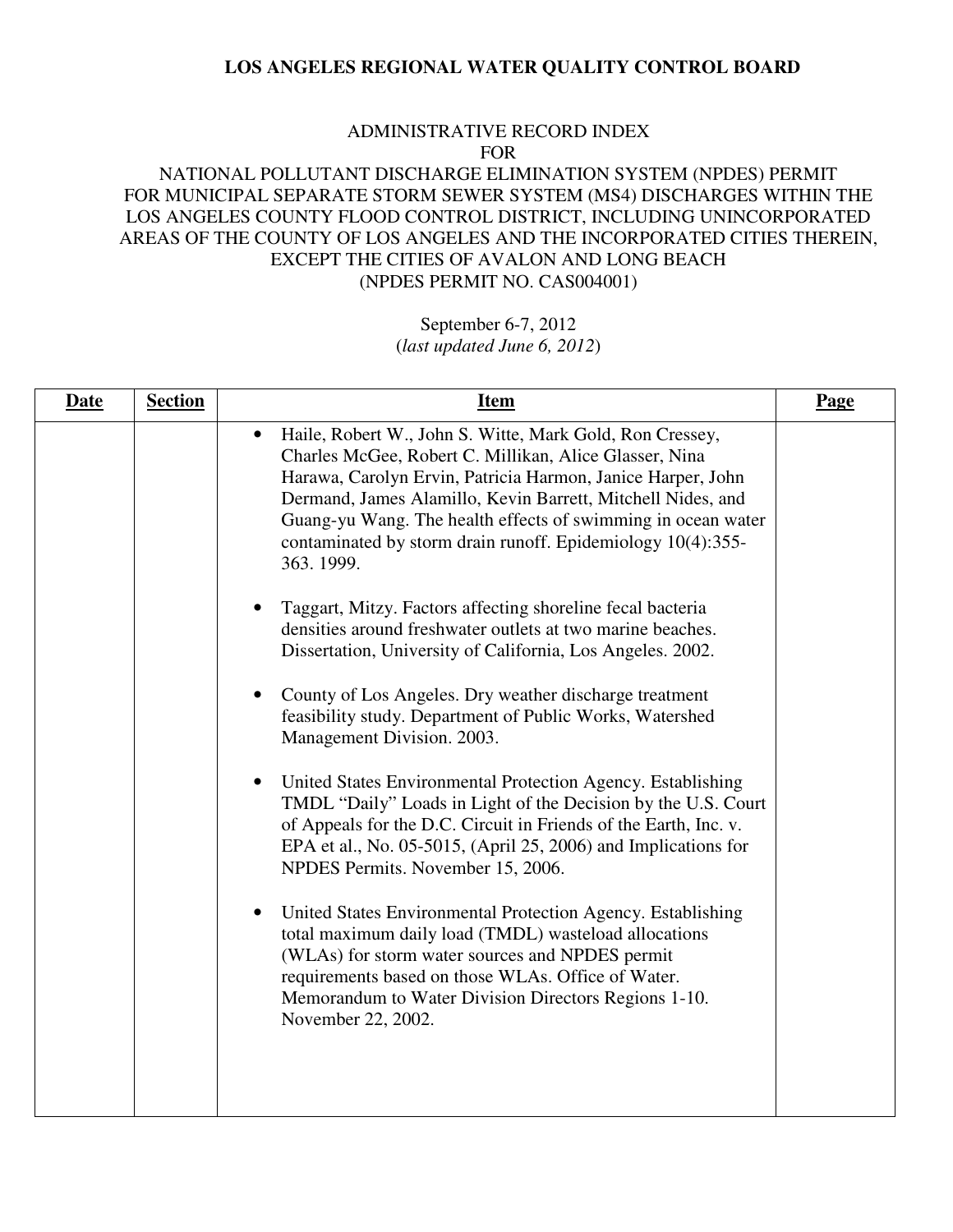#### ADMINISTRATIVE RECORD INDEX FOR

# NATIONAL POLLUTANT DISCHARGE ELIMINATION SYSTEM (NPDES) PERMIT FOR MUNICIPAL SEPARATE STORM SEWER SYSTEM (MS4) DISCHARGES WITHIN THE LOS ANGELES COUNTY FLOOD CONTROL DISTRICT, INCLUDING UNINCORPORATED AREAS OF THE COUNTY OF LOS ANGELES AND THE INCORPORATED CITIES THEREIN, EXCEPT THE CITIES OF AVALON AND LONG BEACH (NPDES PERMIT NO. CAS004001)

| <b>Date</b> | <b>Section</b> | <u>Item</u>                                                                                                                                                                                                                                            | Page |
|-------------|----------------|--------------------------------------------------------------------------------------------------------------------------------------------------------------------------------------------------------------------------------------------------------|------|
|             |                | United States Environmental Protection Agency. Interim<br>$\bullet$<br>permitting approach for water quality-based effluent limitations<br>in storm water permits. EPA 833-D-96-001. Office of Water.<br>1996.                                         |      |
|             |                | Wang, Guang-yu. E-mail correspondence to Mark Gold, Heal<br>the Bay, re: Low flow diversion treatment projects sum_1.xls.<br>September 12, 2006.                                                                                                       |      |
|             |                | Hanemann, M., L. Pendleton, C. Mohn, J. Hilger, K. Kurisawa,<br>$\bullet$<br>D. Layton, C. Busch, and F. Vasquez. 2004. Using revealed<br>preference models to estimate the effect of coastal water quality<br>on beach choice in Southern California. |      |
|             |                | Morton, J. and L. Pendleton. 2001. A Database of Beach<br>$\bullet$<br>Attendance, State Water Resources Control Board. (on CD in<br>MS Excel format)                                                                                                  |      |
|             |                | State Water Resources Control Board. 2006. Summary of<br>$\bullet$<br>AB411 Postings 2000-2006. Beach Watch Database.                                                                                                                                  |      |
|             |                | <b>Special Provisions: Miscellaneous Provisions</b><br>F.                                                                                                                                                                                              |      |
|             |                | Los Angeles County Department of Public Works 2010-<br>$\bullet$<br>2011Stormwater Monitoring Report, Appendices B.1 and B.2,<br>http://dpw.lacounty.gov/wmd/NPDES/2010-11tc.cfm. Accessed<br>on 5/21/2012.                                            |      |
|             |                | Los Angeles County Department of Public Works Stormwater<br>$\bullet$<br>Monitoring Reports 2005 - 2011,<br>http://dpw.lacounty.gov/wmd/NPDES/report_directory.cfm.<br>Accessed on 5/20/2012                                                           |      |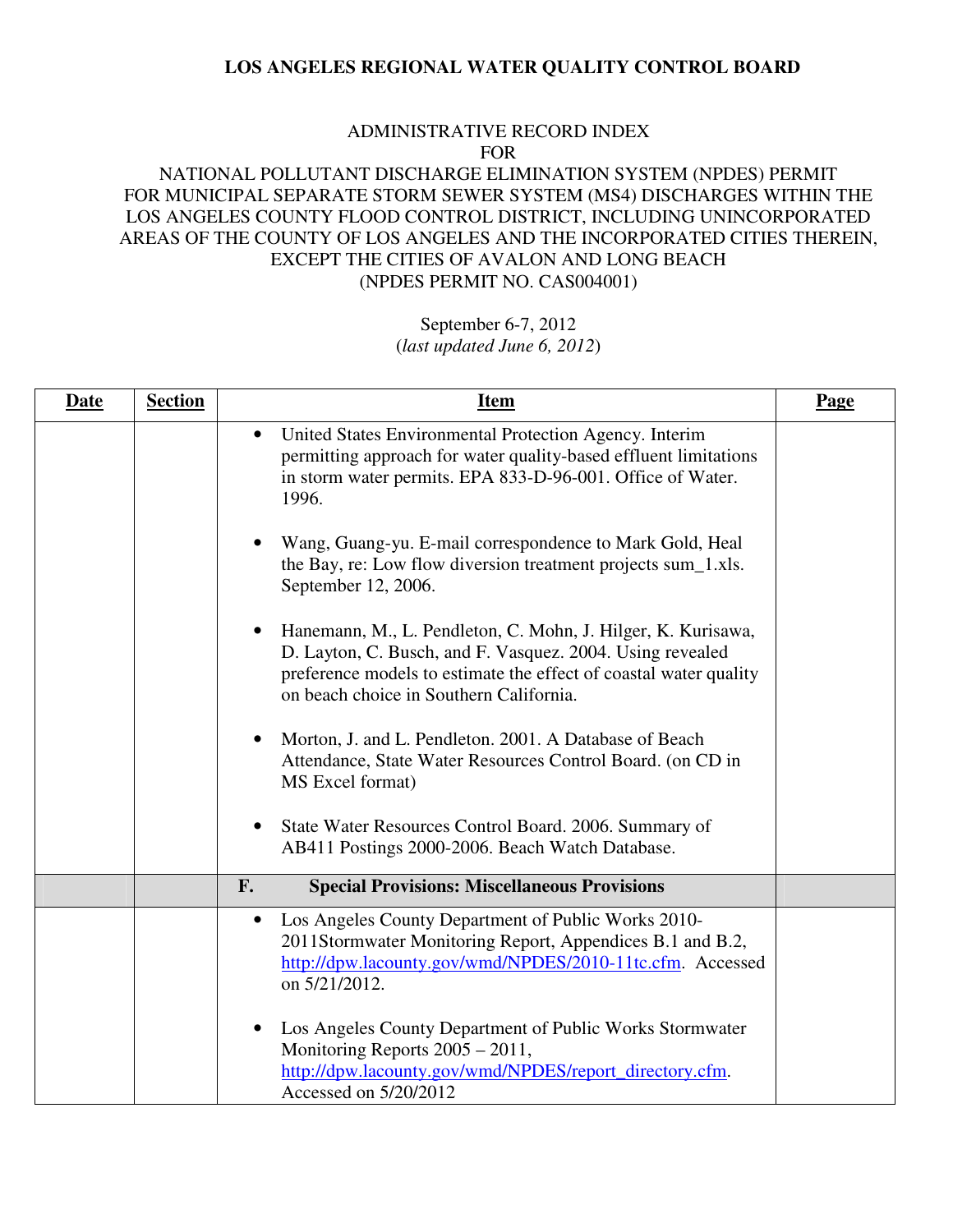#### ADMINISTRATIVE RECORD INDEX FOR

# NATIONAL POLLUTANT DISCHARGE ELIMINATION SYSTEM (NPDES) PERMIT FOR MUNICIPAL SEPARATE STORM SEWER SYSTEM (MS4) DISCHARGES WITHIN THE LOS ANGELES COUNTY FLOOD CONTROL DISTRICT, INCLUDING UNINCORPORATED AREAS OF THE COUNTY OF LOS ANGELES AND THE INCORPORATED CITIES THEREIN, EXCEPT THE CITIES OF AVALON AND LONG BEACH (NPDES PERMIT NO. CAS004001)

| <b>Date</b> | <b>Section</b> | <b>Item</b>                                                                                                                                                                                                                                                                                                                                                       | Page |
|-------------|----------------|-------------------------------------------------------------------------------------------------------------------------------------------------------------------------------------------------------------------------------------------------------------------------------------------------------------------------------------------------------------------|------|
|             |                | Data from the Los Angeles County Municipal Storm Water<br>Permit (Order 01-182), Unified Annual Stormwater Report,<br>2010 - 2011, http://ladpw.org/wmd/npdesrsa/annualreport/.                                                                                                                                                                                   |      |
|             |                | Data from the U.S. Census Bureau, 2010,<br>$\bullet$<br>http://quickfacts.census.gov. Accessed on 5/20/2012.                                                                                                                                                                                                                                                      |      |
|             |                | Currier, Brian K., Joseph M. Jones, Glenn L. Moeller. "NPDES<br>Stormwater Cost Survey, Final Report", Prepared for California<br>State Water Resources Control Board, California State<br>University Sacramento, Office of Water Programs, January,<br>2005.                                                                                                     |      |
|             |                | LARWQCB, 2004. "Alternative Approaches to Stormwater<br>Quality Control". Included as Appendix H to Currier, Brian K.,<br>Joseph M. Jones, Glenn L. Moeller. "NPDES Stormwater Cost<br>Survey, Final Report", Prepared for California State Water<br>Resources Control Board, California State University<br>Sacramento, Office of Water Programs, January, 2005. |      |
|             |                | Federal Register / Vol. 64, No. 235 / Wednesday, December 8,<br>1999 / Rules and Regulations. P. 68791.                                                                                                                                                                                                                                                           |      |
|             |                | Federal Register / Vol. 64, No. 235 / Wednesday, December 8,<br>1999 / Rules and Regulations. P. 68793.                                                                                                                                                                                                                                                           |      |
|             |                | Haile, R.W., et al, 1996. "An Epidemiological Study of Possible<br>$\bullet$<br>Adverse Health Effects of Swimming in Santa Monica Bay.<br>Santa Monica Bay Restoration Project".                                                                                                                                                                                 |      |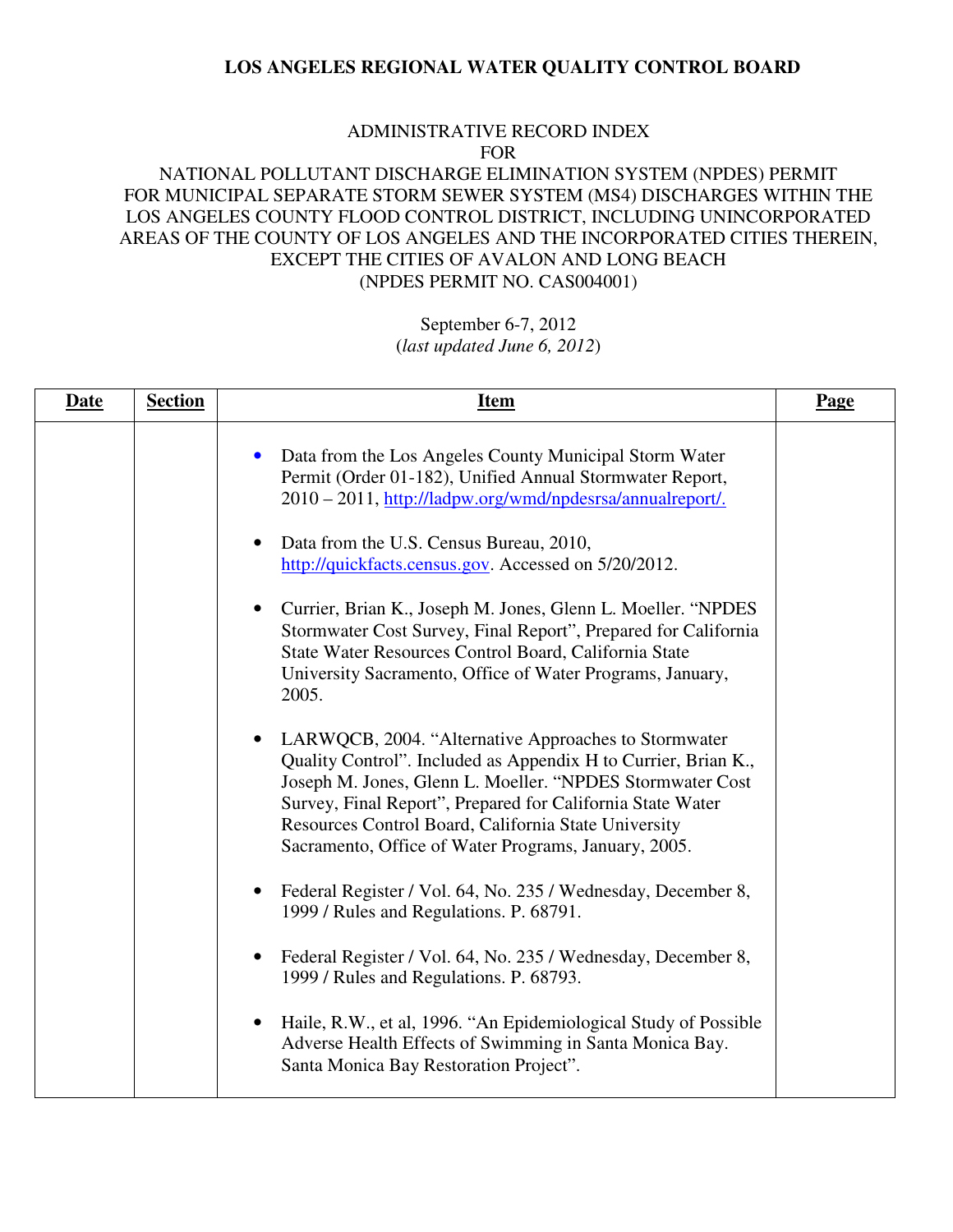#### ADMINISTRATIVE RECORD INDEX FOR

### NATIONAL POLLUTANT DISCHARGE ELIMINATION SYSTEM (NPDES) PERMIT FOR MUNICIPAL SEPARATE STORM SEWER SYSTEM (MS4) DISCHARGES WITHIN THE LOS ANGELES COUNTY FLOOD CONTROL DISTRICT, INCLUDING UNINCORPORATED AREAS OF THE COUNTY OF LOS ANGELES AND THE INCORPORATED CITIES THEREIN, EXCEPT THE CITIES OF AVALON AND LONG BEACH (NPDES PERMIT NO. CAS004001)

| <b>Date</b> | <b>Section</b> | <b>Item</b>                                                                                                                                                                      | Page |
|-------------|----------------|----------------------------------------------------------------------------------------------------------------------------------------------------------------------------------|------|
|             |                | • Los Angeles Times, May 3, 2005. "Here's What Ocean Germs<br>Cost You: A UC Irvine Study Tallies the Cost of Treatment and<br>Lost Wages for Beachgoers Who Get Sick".          |      |
|             |                | Southern California Association of Governments. "The State of<br>$\bullet$<br>the Region 2007 Measuring Regional Progress (Housing,<br>Environment)". December 6, 2007.          |      |
|             |                | http://www.lasgrwc.org/WAS/WASflyer_web.pdf Accessed on<br>5/22/2012.                                                                                                            |      |
|             |                | Los Angeles and San Gabriel River Watershed Council. 1999.<br>"Stormwater: asset not liability".                                                                                 |      |
|             |                | Los Angeles County Department of Regional Planning. 2008.<br>2008 Draft General Plan-Planning Tomorrow's Great Places.                                                           |      |
|             |                | Los Angeles and San Gabriel River Watershed Council. 2010.<br>"Water Augmentation Study: Research, Strategy, and<br>Implementation Report".                                      |      |
|             |                | Los Angeles and San Gabriel River Watershed Council. 2005.<br>"Los Angeles Basin Water Augmentation Study Phase II Final<br>Report".                                             |      |
|             |                | www.treepeople.org. Accessed on 5/22/2012.                                                                                                                                       |      |
|             |                | http://c0133251.cdn.cloudfiles.rackspacecloud.com/Case%20Stu<br>$dy\%20$ -<br>%20Santa%20Monica%20Urban%20Runoff%20Recycling%20<br>Facility%20SMURFF.pdf. Accessed on 5/22/2012. |      |